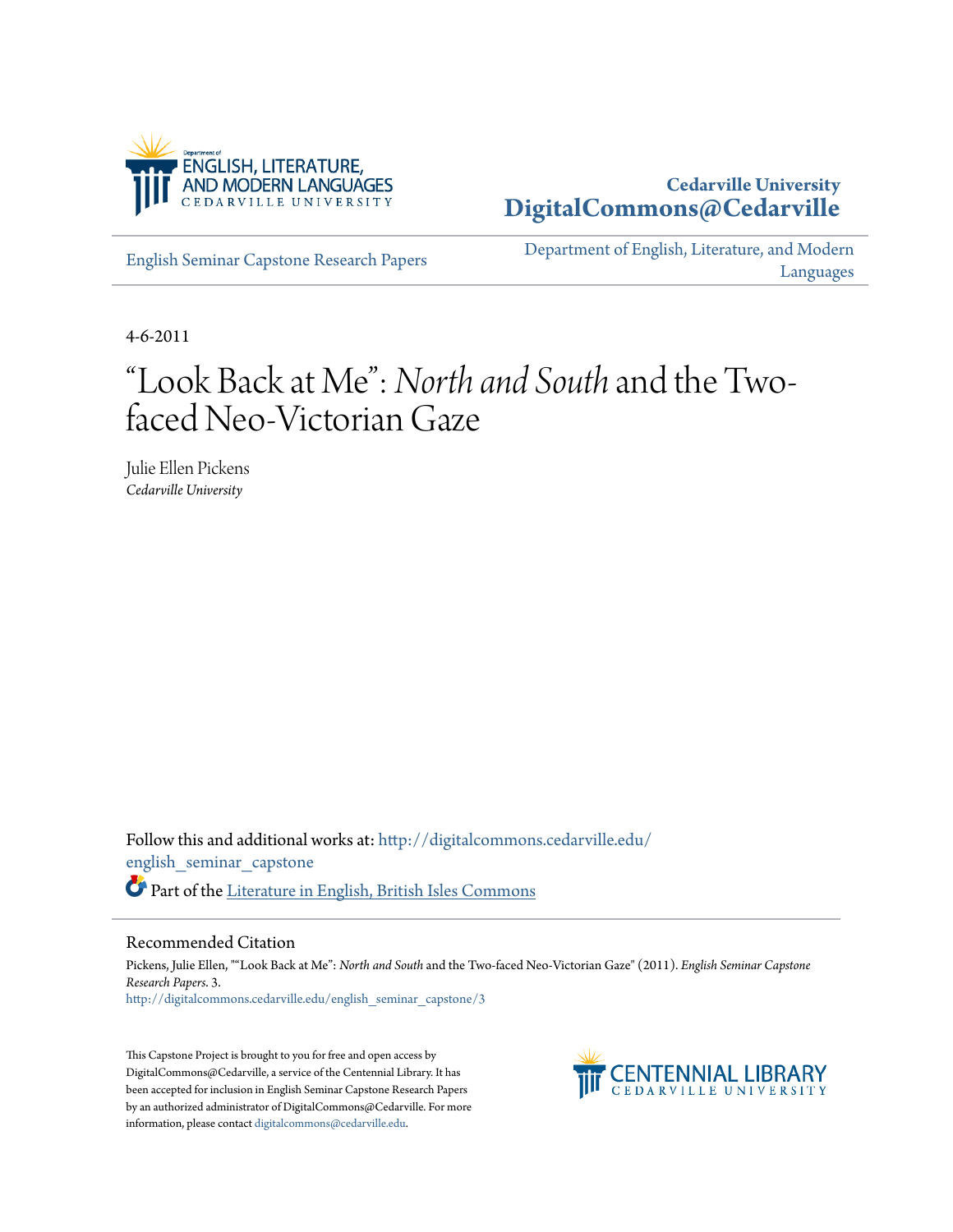#### Julie Ellen Pickens

Senior Seminar

## Dr. Deardorff

# April 6, 2011

"Look Back at Me": *North and South* and the Two-faced Neo-Victorian Gaze

 Go shopping. Take a look in the bookstore where demure Jane Austen heroines merge with zombies and Setterfield's *The Thirteenth Tale* channels *Jane Eyre* and *The Woman in White* into contemporary, best-selling fiction. As you wait in line at the grocery, flip through the pages of *Victoria* magazine; revel in the glowing photos of romantic English gardens and the eloquent elucidation of Victorian decorating trends. Lace and cameos abound, contrasting with the graphic sketches of *The Victorian Undead* comic book in the hands of the teenager behind you. While you are out, visit the nearest movie rental store: *Young Victoria (2009)* is a current favorite. If you prefer action flicks, try *Sherlock Holmes (2009)* instead. On the way home, the radio newscaster updates you on the American involvement overseas, tossing around terminology of imperialism. Finally, park your car in the garage.

 One does not have to drive far for evidence of the contemporary infatuation with the nineteenth century. Examples of retro-Victorian, neo-Victorian, and post-Victorian creations of the late twentieth and early twenty-first centuries readily present themselves from every strata of culture. Diane Sadoff and John Kucich refer to the phenomenon as "the recent explosion of postmodern Victoriana" (x). Victorian film imaginings alone are seemingly limitless, i.e. *Middlemarch* (1994), *Daniel Deronda* (2002), *The Importance of Being Earnest* (2002), *Vanity Fair* (2004). Even as I compile this paper, theatres are debuting a new version of Emily Bronte's *Jane Eyre* for the cinema screen. Also prominent is the surge of contemporary novelists who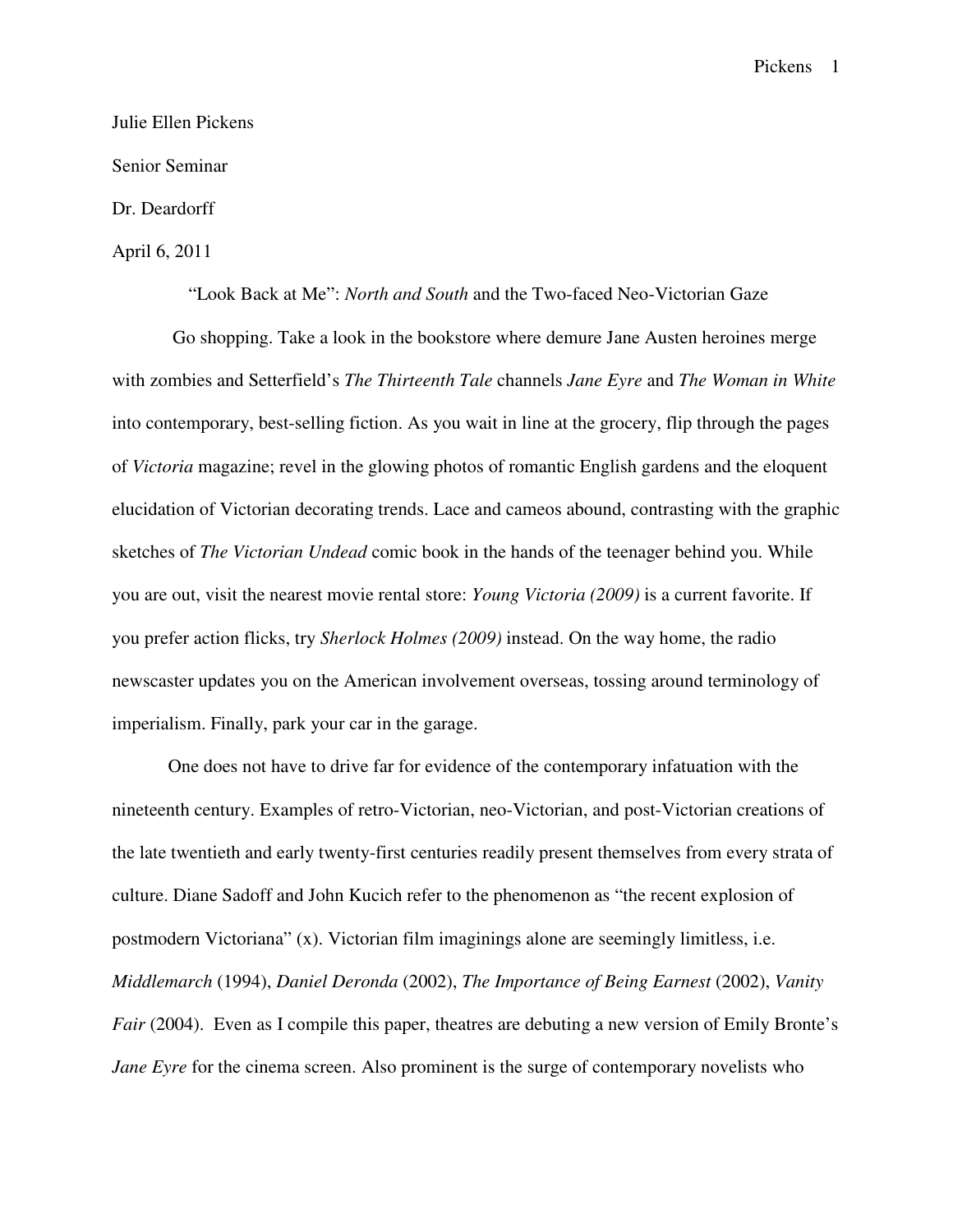"have unearthed and resuscitated the great Victorian tradition" (Guteleben 6). Christian Gutleben, in his study of Victorian-looking fiction of 1980s and 90s, names over twenty-eight novels in his "non-exhaustive" list (6). Attempting to sum up this cultural uprising in the final decades of the twentieth century, Kate Mitchell writes: "[w]e are indeed invaded by Victoriana, we welcome the incursion and insist upon it" (1).

 While Victoriana has been notably 'exploding' in contemporary culture for three decades, Neo-Victorian studies as a scholarly forum and distinct discourse is an emergent phenomenon. In 2000, Sadoff and Kucich introduced their critical compilation of essays *Victorian Afterlife: Postmodern Culture Rewrites the Nineteenth Century* with the fact that "[o]ddly […] the prominence of the nineteenth century for postmodernism has yet to become the subject of rigorous scholarly analysis" (x). The dual editors then attribute the origins of their anthology to their "surprised awareness of this critical gap" and "an attempt to begin a discussion of postmodernism's privileging of the Victorian" (x-xi). While Sadoff and Kucich dismiss a few studies discussing manifestations of nineteenth century themes in contemporary fiction, their statement is largely true. Yet, the advent of the millennium proved that the obsession with the Victorians was not a passing cultural fancy and elicited an academic response. The following recently published book titles illustrate the steady growth of critical examinations: *Nostalgic Postmodernism: The Victorian Tradition and the Contemporary British Novel* (2001), *Functions of Victorian Culture at the Present Time* (2002), *The Victorians Since 1901: Histories, Representations and Revisions* (2004), *The Victorians in the Rearview Mirror* (2007). In 2010 alone, Palgrave Macmillan published three full-length critical texts with the word "Neo-Victorian" featured prominently in the titles. In 2008, Swansea University in Wales, UK, published the first issue of a new online literary journal, *The Journal of Neo-Victorian Studies.* In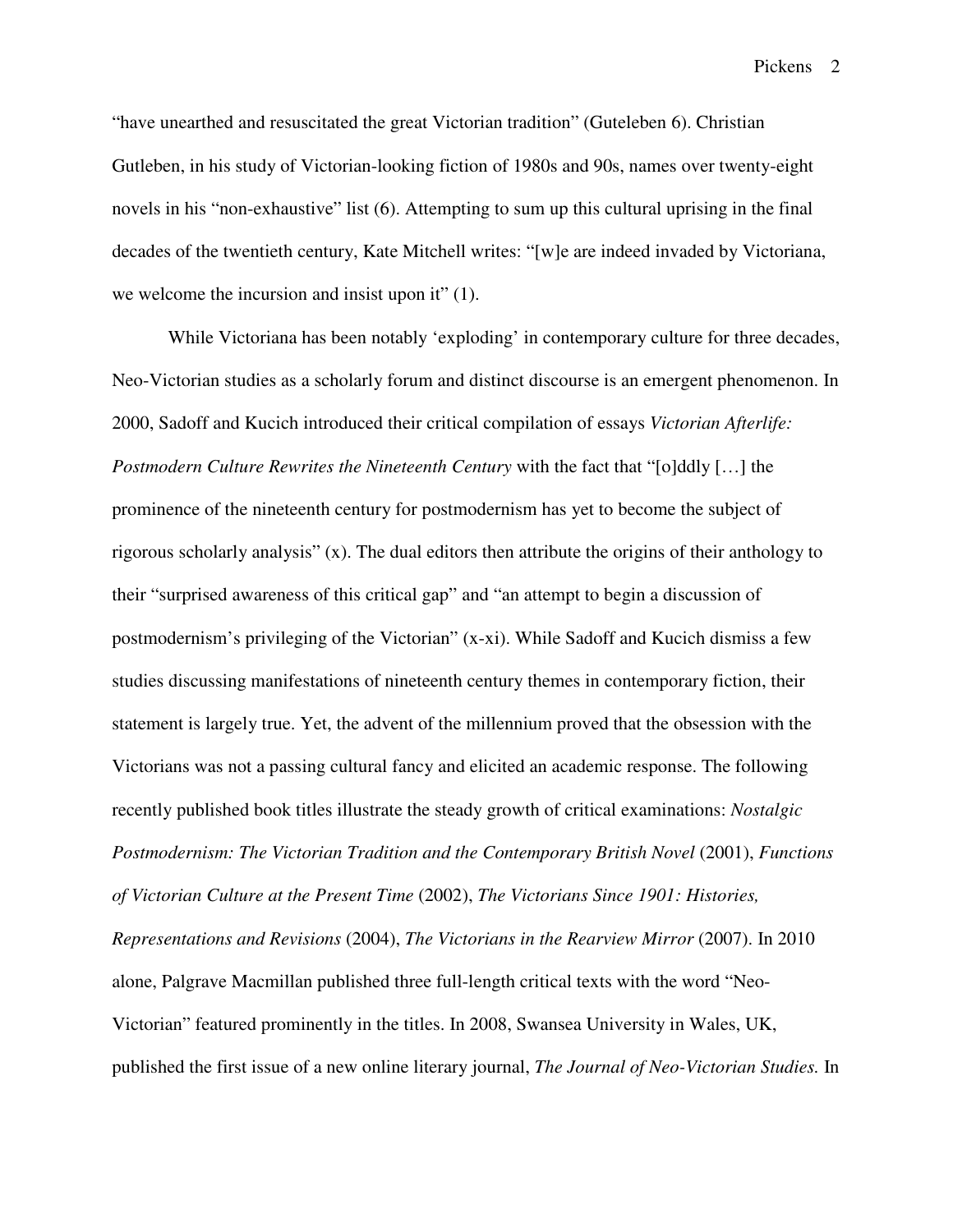the inaugural essay of the inaugural issue, general editor Marie-Louise Kohlke opens with a defense of Neo-Victorian studies as a field of its own, no longer relegated to a sub-point of Victorian or nineteenth century studies. Kohkle claims that the "the production of neo-Victorian artifacts, fictions, and fantasies has become too prolific [over the last two decades] to be contained as a ghost in the corner of Victorian studies parlour" (1). Kohkle's essay marks the growing, solidifying Neo-Victorian conversation. *Neo-Victorian Studies*, the journal, just published its fifth issue, implying the exciting newness of the burgeoning field. While the field of inquiry is relatively new, it seems to be here to stay. Hadley and Llewelyn argue that while "[t]here are not many references to a neo-roman, neo-Classical, neo-medieval, or neo-Renaissance fiction, yet neo-Victorian has stuck and as a genre will continue to stick with us" (24). The discussion is here to stay, yet there is still much left to be explored.

 Marie-Louise Kohkle, in fact, is the first to admit that Neo-Victorian studies, and even the term "Neo-Victorian" itself, is still unsure of its boundaries and definition. Kohlke prophesies that experimentation with and solidification of what it means to be "Neo-Victorian" will occupy much of the new journal and of the critical discourse in which it positions itself: "What properly belongs *in* and *to* this emergent, popular, inter-disciplinary field of study remains to be seen" (1). Sadoff and Kucich express the difficulty of pinning down the nature of the field and of the current obsession with its creative expressions, calling it "over-determined" and resistant to any "single reductive answer" (xvi, xv). The prospect is indeed overwhelming since the question of "what *is* Neo-Victorian?" is entangled with manifold discourses each with their own theories and debates, i.e. cultural studies, film studies, Victorian studies, historicism, politics, postmodern theory, etc.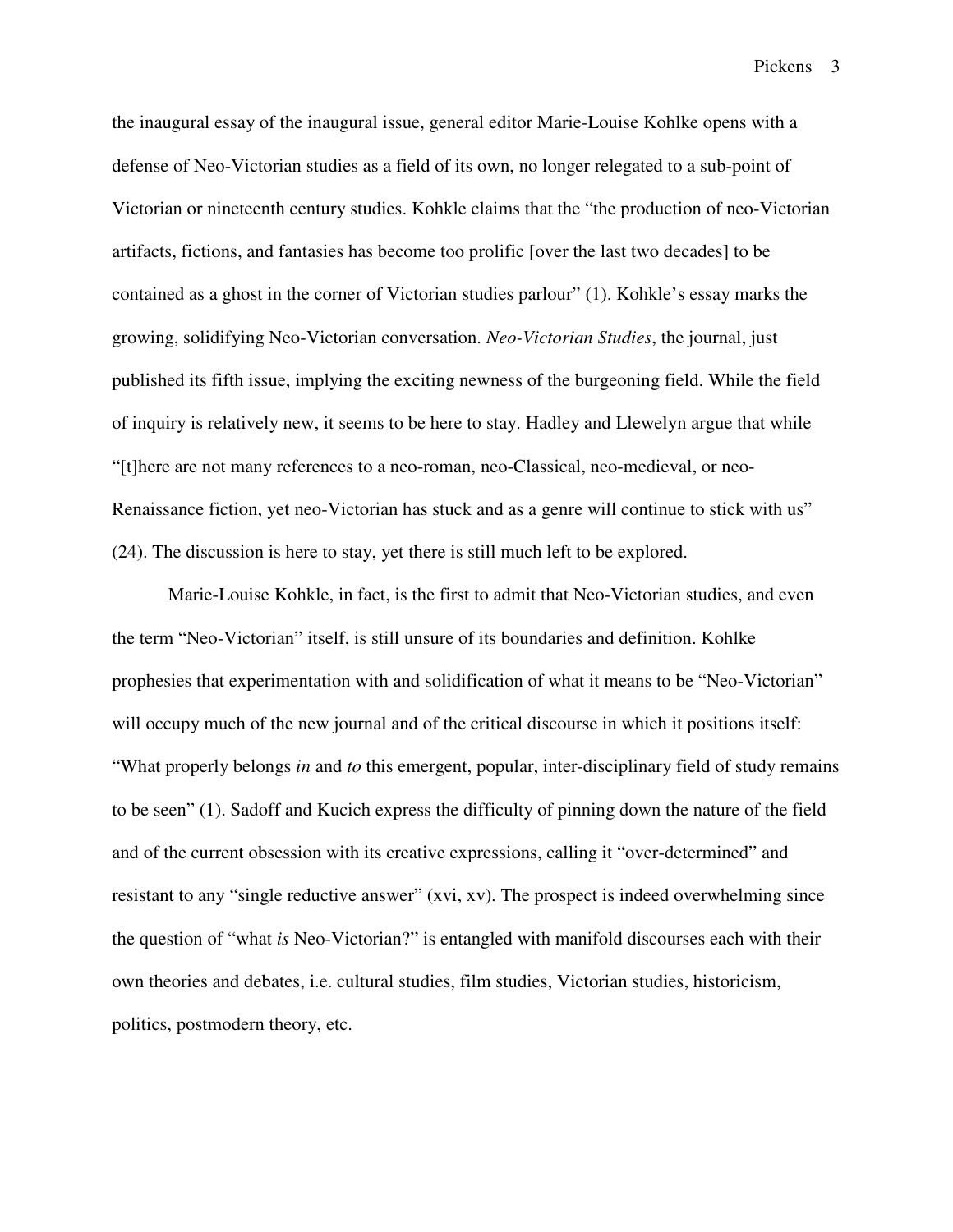One of the problems with existing attempts to theorize the Neo-Victorian is the tendency to make quality judgments regarding the impulse as a whole. However, as Simon Joyce writes in his *Victorians in the Rearview,* "the Victorian inheritance is always a conflicted one that it makes little sense to wholeheartedly endorse or reject" (15). Therefore, the tendency to judge the movement as a whole is out of order. First, one needs a basic theory to determine the Neo-Victorian functions of an individual text before applying a political or artistic significance to that text. The individual text must be allowed freedom to navigate its own perspective within the movement, rather than being immediately labeled with a perspective attributed to Neo-Victorianism as a whole.

 Therefore, with a decade of vigorous critical dialogue behind the Neo-Victorian critic, it is possible to explicate the unifying elements of Neo-Victorian criticism and the primary tenets of what it means to be a Neo-Victorian artifact. Drawing from the existing respected voices which currently form the cacophony of the Neo-Victorian conversation, the unifying element of Neo-Victorian criticism at this point is the dual function of Neo-Victorian memory. Here, the term "memory" encompasses the act of revival and recollection of something past which is inherent in each Neo-Victorian artifact. Yet, memory is also a fitting term to describe the Neo-Victorian impulse for memory is a mutable thing which changes depending on the circumstances in which it is birthed. This tension between restoration and revision is a natural consequence of Neo-Victorianism's dual function.

 Essentially, amid the tangle of critical voices, a consensus seems to be building that the true Neo-Victorian artifact has *two* inseparable parts. In the most simplified terms, the *past* and the *present*. More distinctly defined, the first is the impulse to remember the *past*, to root the present in a vivid sense of its Victorian origins. The second is the impulse to use that past to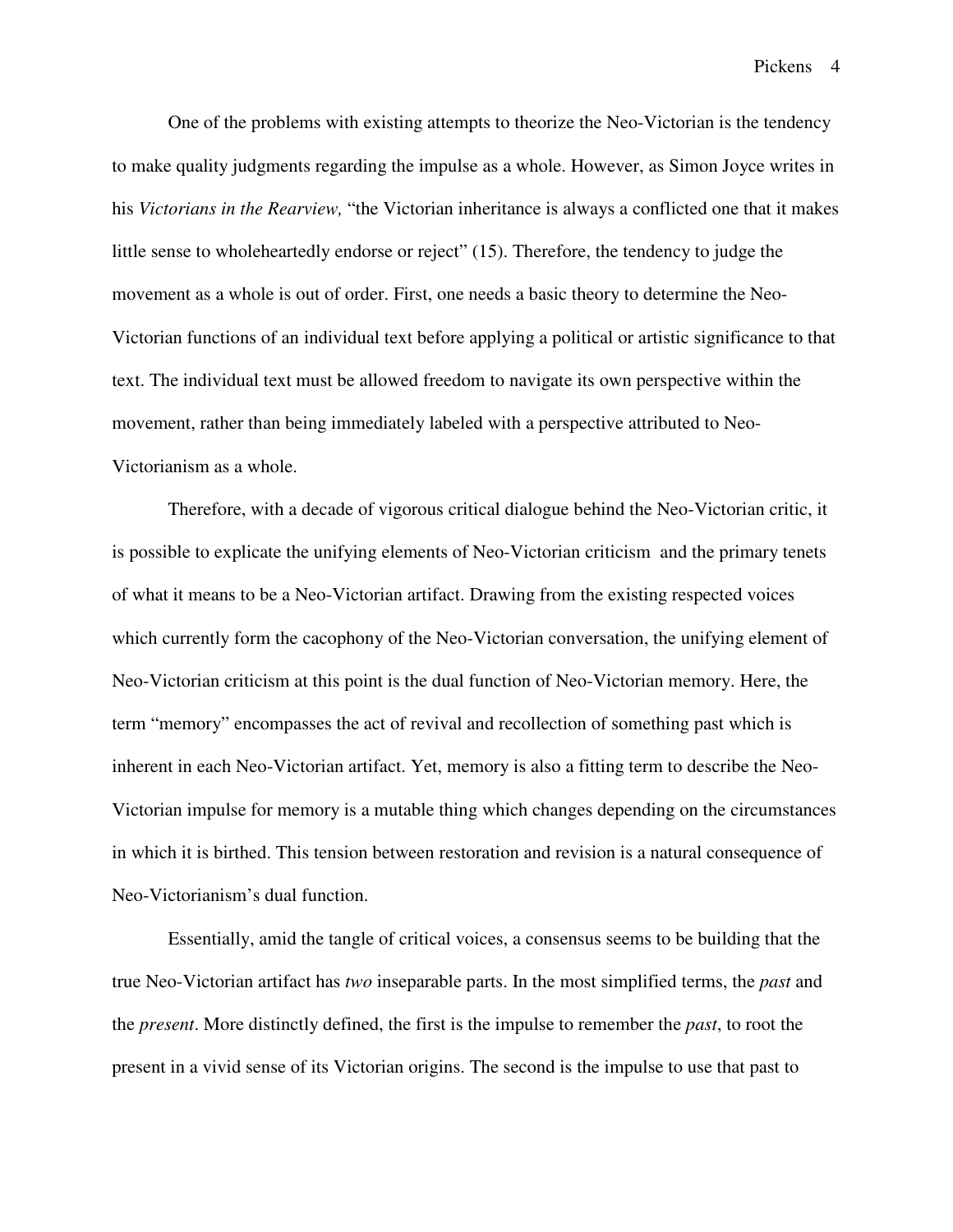understand and negotiate the realities of the *present*. I hesitate to imply that the two parts are at all separate, for the difference is more a matter of perspective and direction than of separation. They are more like two distinct directions of the same gaze, two foci incited by the same impulse, or, as the title of this study implies, two faces of the same Janus-like being. One face looks forward, one backward. Yet, to sever them would mean a fatal splitting of one skull, one mind – the Neo-Victorian mind. Therefore, while the discussion of the dual function of Neo-Victorian memory requires one to discuss them as distinct functions, keep in mind that they are inseparably twined and immediately lose their Neo-Victorian-ness when forced into independence.

 The first function of Neo-Victorian memory is that of the backward gazing face which represents the impulse to remember, reestablish, and reexamine a sense of relationship with the nineteenth century past. Sadoff and Kucich, previously mentioned, ground their text in the argument that the nineteenth century functions as a site of "cultural emergence" for much of the cultural phenomena with which we still grapple: i.e. the relations between humanity and the environment, tension between society and technology, gender negotiations, capitalist economics, and questions of spirituality. Therefore, contemporary society looks back to the nineteenth century to find the roots and origins for the present. (Here, already, one can see the difficulty in defining this function separate from the second. However, notice how it is not that the first function precludes a discussion of the present but that the *direction* of the gaze is on the past.) Another critic, writing specifically toward issues of education, reiterates the Neo-Victorian emphasis on the contemporary's rootedness in the Victorian: "Victorian ideas can give us a clearer understanding of the origins of our present problems, showing how our tangles over education and class, gender and religion took root in the first place" (Birch qtd. in Llewellyn,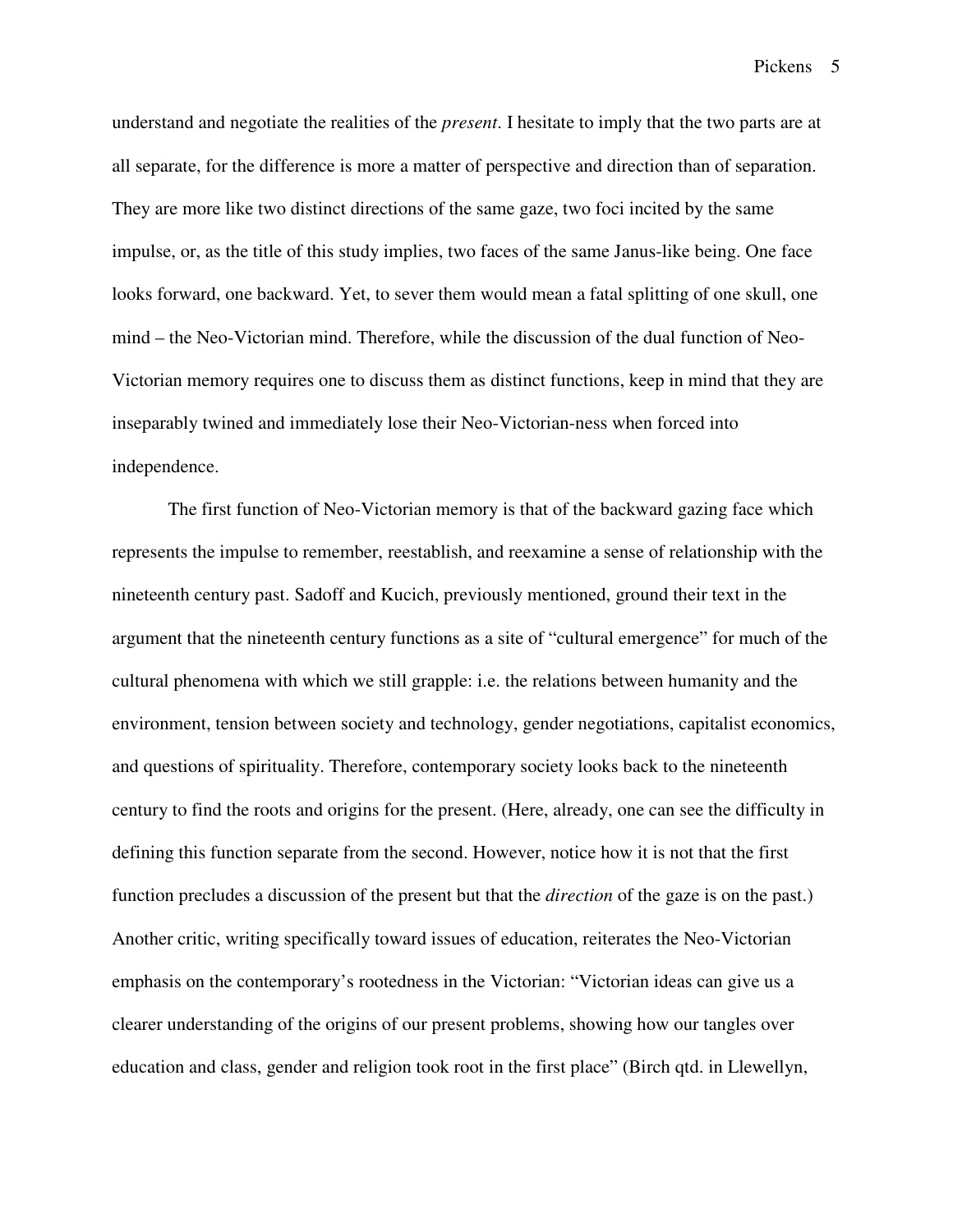164). Hadley proffers another reason that the contemporary retrospective gaze so often falls upon the Victorians. Emphasizing the time-lapse, Hadley poses that the Victorians are "[c]lose enough for us to be aware that we have descended from them yet far enough away for there to be significant differences in life-styles" (7). This sense of distance allows for more critical engagement. While opinions differ as to the critical value of the retrospective gaze, the diverse and active scholarly discussion only confirms the Neo-Victorian attempt to "hold out the possibility of establishing an empathetic connection to the past" (Hadley 26). Llewellyn sums up this first function of Neo-Victorian memory when he writes that the Neo-Victorian fashions a sense of "indebtedness to the nineteenth century, for good or ill" (165).

 Yet, the Neo-Victorian is not complete without its second function, its second face. It is more than straight historical fiction or nostalgic escapism into a reality assigned to a forever lost past. The relationship between the present reimaginings and the Victorian past can "not be reduced to filial piety nor to any form of straightforward homage" (Gutleben 7). Heilmann and Llewellyn, in their 2010 book *Neo-Victorianism: The Victorians in the Twenty-First Century, 1999-2009*, argue that being a truly Neo-Victorian text means more than being situated in a nineteenth century setting or borrowing nineteenth century stylistics. Instead, the texts "must in some respect be *self-consciously engaged with the act of (re)interpretation, (re)discovery and (re)vision concerning the Victorians*" (4). Therefore, it is not only the interpretation and discovery and vision of the past, but the *re*interpretation and *re*discovery and *re*vision of that past to engage with the present.

 The second function of Neo-Victorian memory is symbolized by the forward-looking face, the gaze directed toward the contemporary present. Through this function, Neo-Victorian texts invoke the past as a means of understanding and negotiating the present. The Victorian past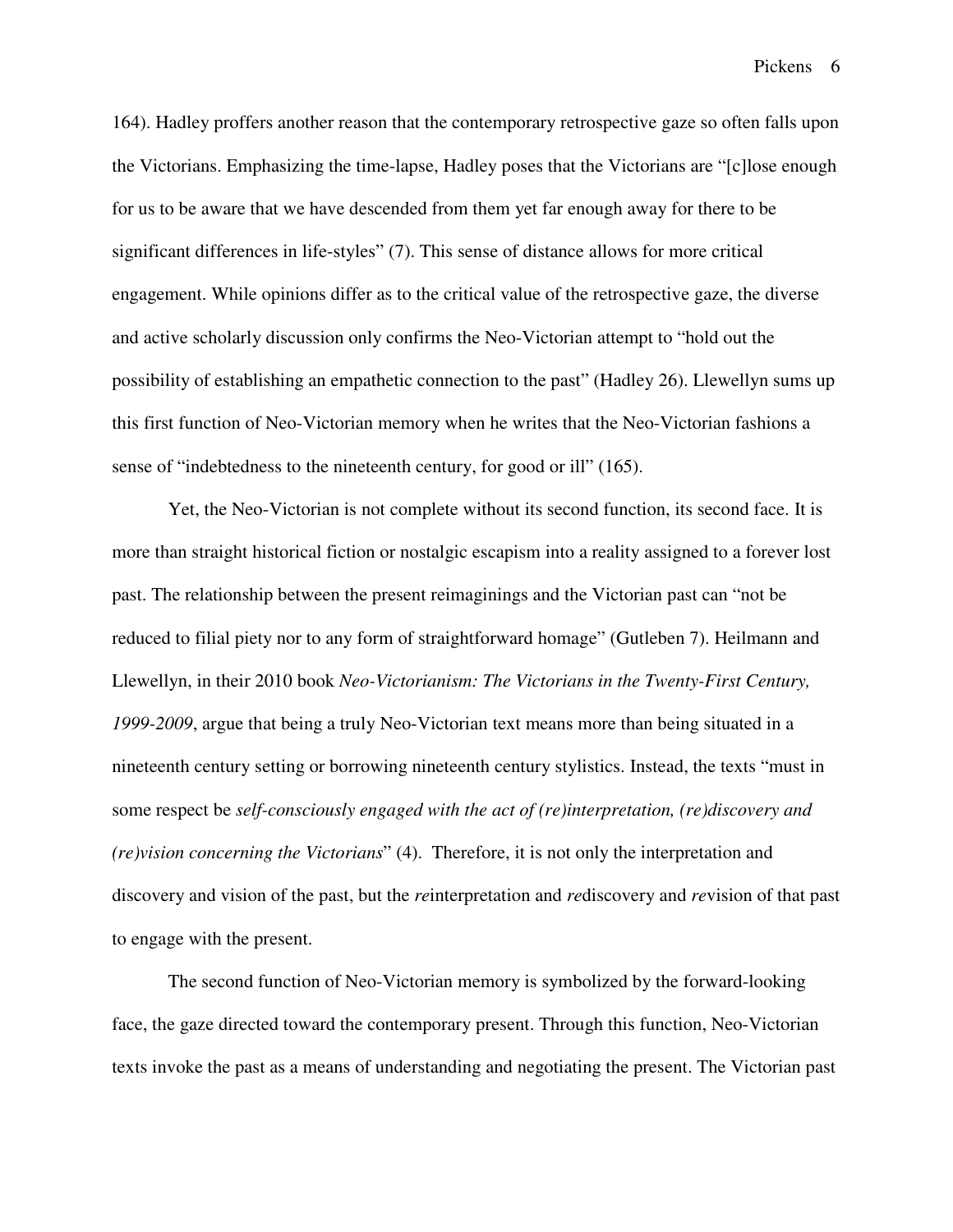is similar enough to allow for real grappling with current concerns yet distant enough to allow for freedom and critical separation. In the words of Llewellyn, the Victorian era proffers the "simultaneous possibilities of proximity and distance" (175). Bowler and Cox use the metaphor of a mirror to represent the present's use of the past: "the Victorian world serves as a mirror in which our own experiences, though necessarily distorted, are nevertheless reflected" (10). One popular Neo-Victorian genre, the dual-plot novel, illustrates this function. The dual-plot novel has one plotline situated in the present that frames a narrative from the Victorian past. As in A.S. Byatt's Neo-Victorian novel *Possession*, the inner plot becomes a space to explore and understand the relational tensions, anxieties, or mysteries of the current framing. While the majority of the action takes place within the space of the past, the issues being resolved and/or complicated are chosen by and linked to the present. Hadley reinforces the comparison when she asserts that "the bi-directionality of neo-Victorian fiction, pointing to both the Victorian past and the contemporary present, is explicitly dramatized in novels that adopt a dual plot" (15). A Neo-Victorian text, dual-plot or no, functions like the inner narrative of such a novel, with the real present framing it and infusing it with its own questions and realities. In Sadoff's discussion of Victorian revivals in film, she writes that the Neo-Victorian film texts "repeat [past problems] for a new historical moment" (xiv). Mitchell also supports the presence of this second function of Neo-Victorian memory when she defines the nostalgia of the movement as a "creative tool for [...] mapping present identities" (6). This impulse to explore contemporary problems in a space which allows a measure of distance and creative license is nothing new. How many times have you told a remodeled story from your own past instead of giving a straight piece of advice? Cox cement the function of the forward-looking face: "our sustained engagement with the past signals out continued attempts to make sense of the contemporary moment" (3).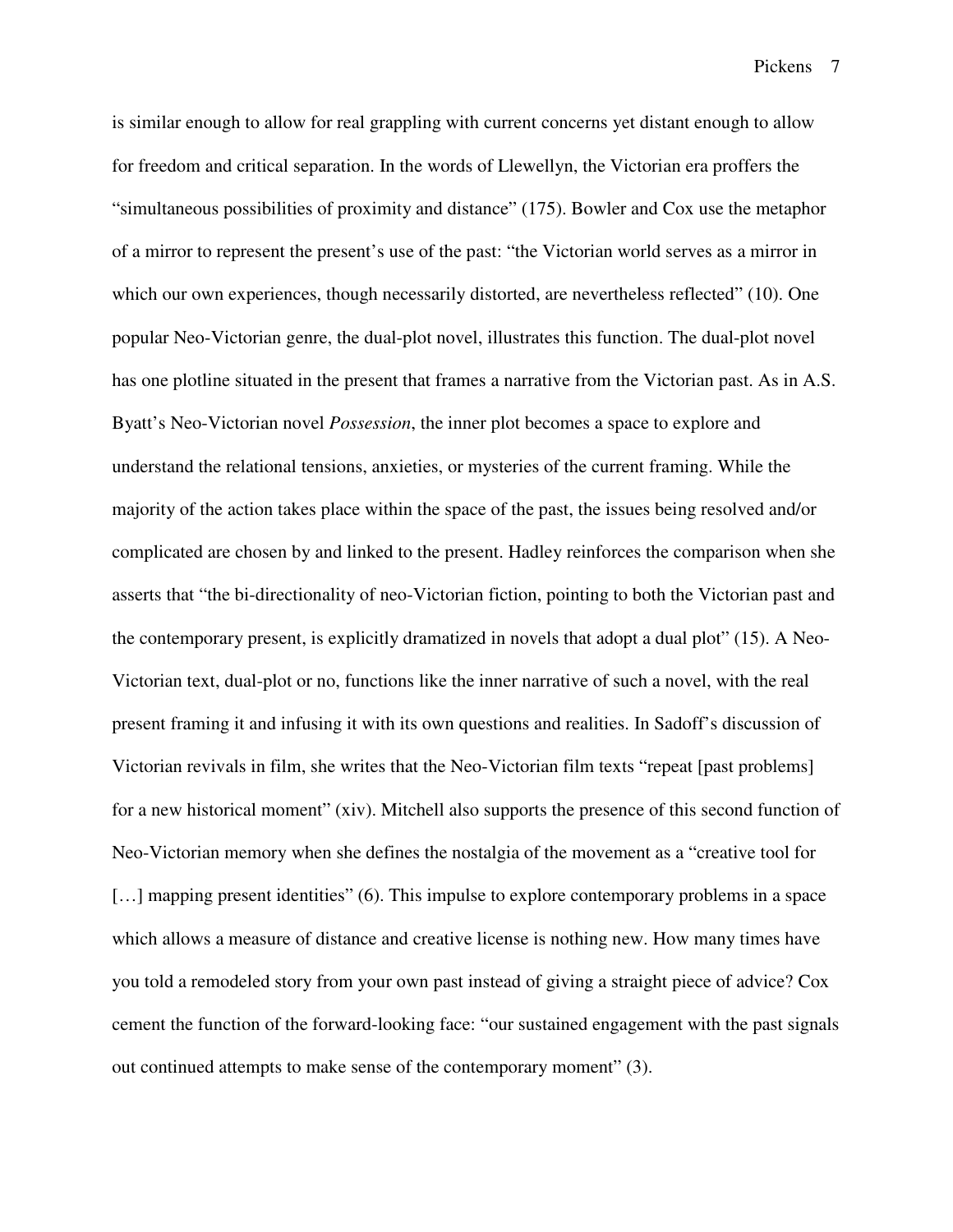The online home page for *The Journal of Neo-Victorian Studies* features a nineteenth century painting which visually illustrates the dual function of the Neo-Victorian gaze ("Traveling Companions" by Augustus Leopold Egg).



Two girls sit inside a train car, of which the cross section is visible. They are dressed identically, yet sit on opposite benches, facing each other with slightly different postures. As the web page describes them: "one [is] dreaming forwards into the future, one [is] reading into the past" (CITE WEB PAGE). While these two girls are distinct and have two different perspectives, they are part of the same painting. Ultimately, they are both caught in the same gaze, that of the viewer. This dual nature caught in one unified picture represents the dual function of Neo-Victorian memory that both gazes backward to past origins and forward to negotiate present experiences. The Neo-Victorian is not merely historical fiction set in the nineteenth century, but rather the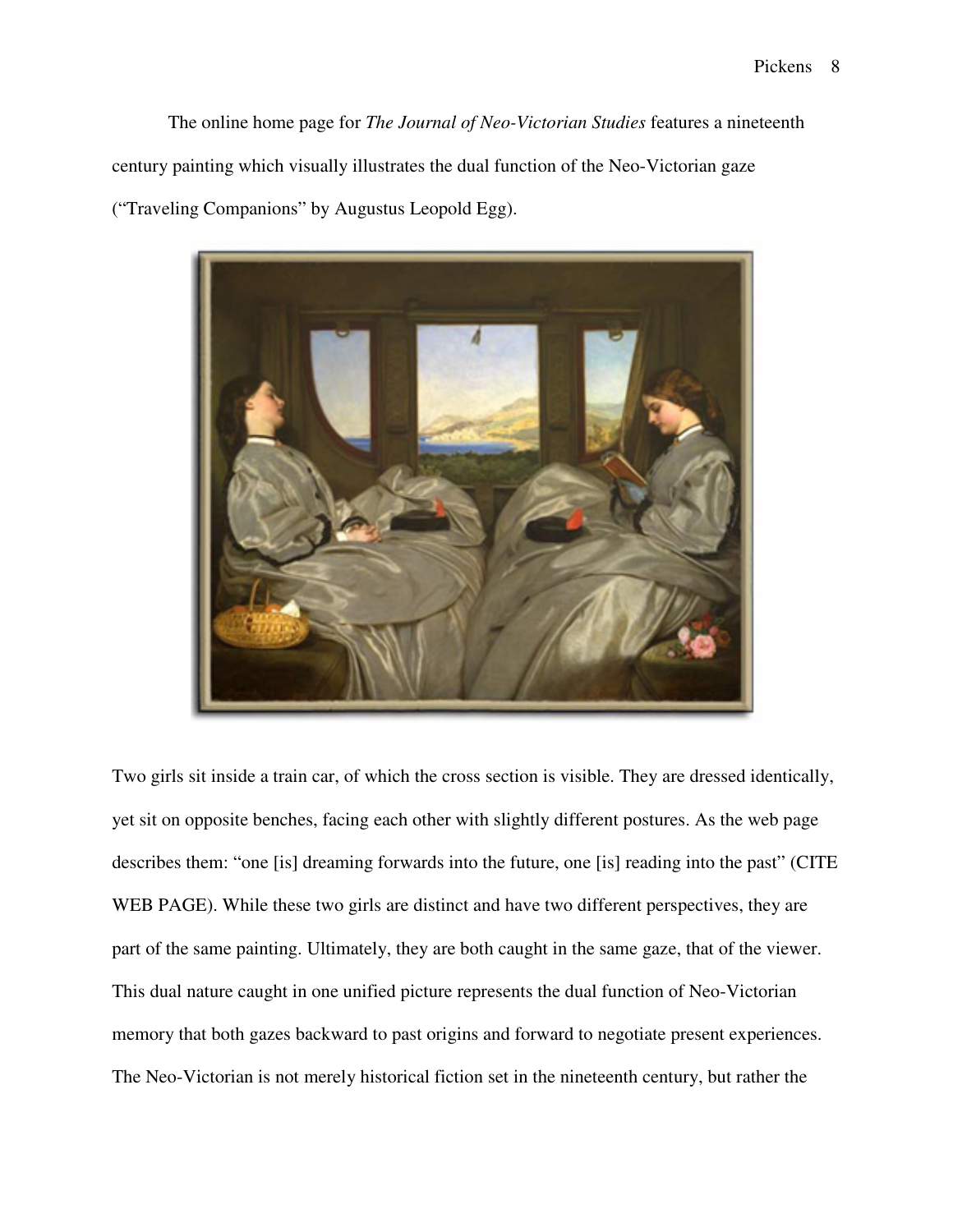conversation between that past and the contemporary present, the use of the past to make sense of and forge present identities.

 This attempt to collate and classify the basic tenets of a Neo-Victorian artifact provides a lens through which to examine the diverse and often problematic Victorian-looking texts which overrun our contemporary culture. The Neo-Victorian phenomenon is so widespread and diverse there is no one checklist for judging the critical or artistic value of its offspring. Ultimately, each text – ranging from an Austenian Vampire novel to a PBS Victorian reality show – has something to say about the contemporary context which fashioned it; whether the individual critic judges that revelation as positive or negative depends largely upon his particular perspective and theoretical framework. Therefore, one must be able to explicate the specific Neo-Victorian nature of a text before being able to see what that nature reveals about contemporary attitudes and anxieties.

The British heritage film is one such genre which contributes to the growing catalogue of Neo-Victorian offspring and which has incited various critical reactions ranging from indictment as nostalgia-wallowing pastiche to praise as history-liberating revision. The British heritage film – which also goes by other names such as the period drama, the costume drama, and the literary adaptation – is essentially a British film which presents stories/fictions from the English national past and has a strong commitment to authenticity, or at least to an aura of authenticity (*English Heritage* 5, Cartmell and Whelehan 8). The heritage film also occupies a particular space in popular culture, for it operates on the higher quality, culturally respectable end of British cinema production ("Re-presenting*"* 93). Sadoff connects the British heritage film to the revival of the Victorian era as a source, setting and inspiration for cultural products in her *Victorian Vogue: British Novels on Film*. Not all British heritage films are eligible to wear the Neo-Victorian nom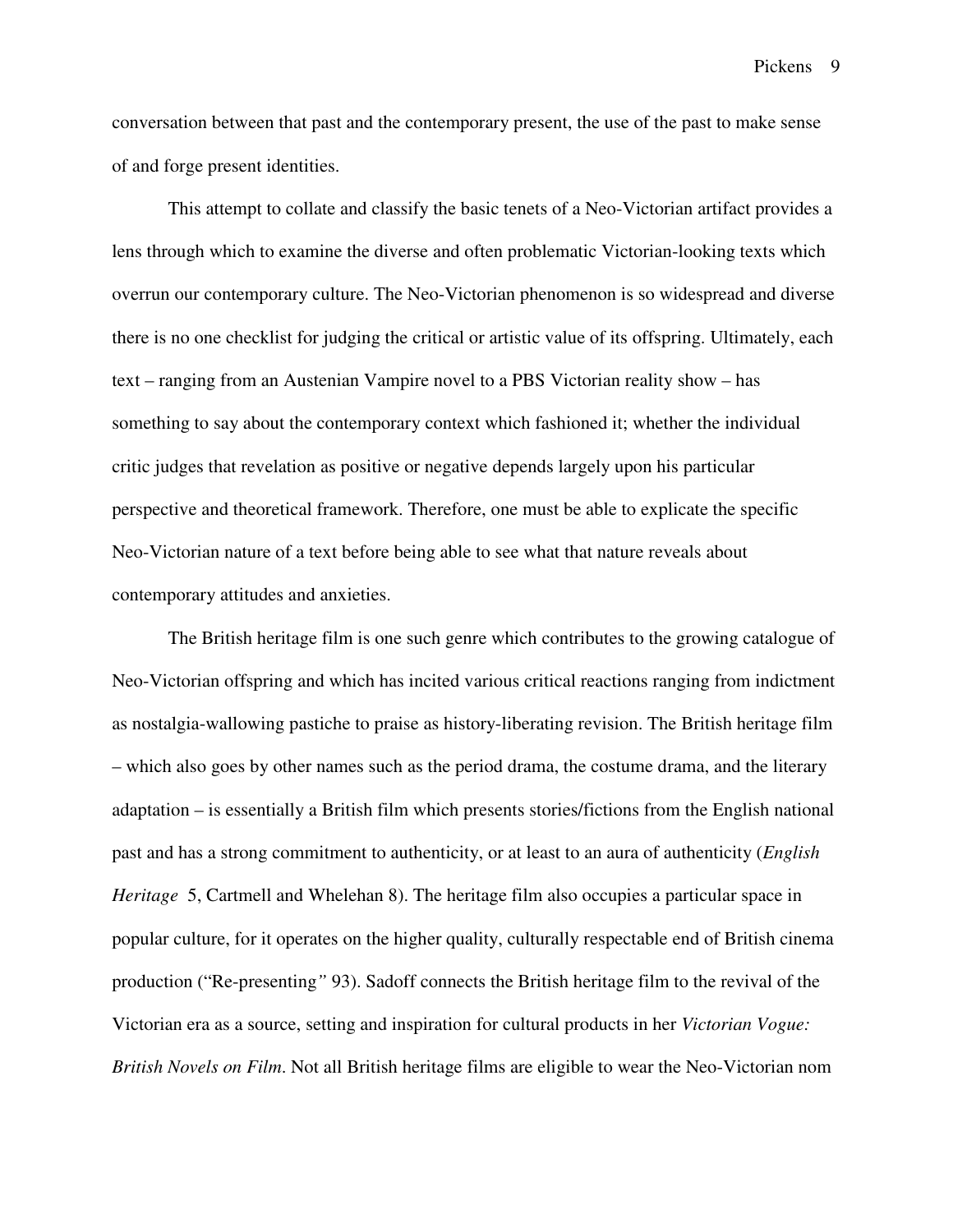de plume, yet a remarkable percentage is. In fact, the genre has particularly culled inspiration from Victorian literature, adapting canonical texts of George Elliot, Charles Dickens and Thomas Hardy (Cardwell 183). The 1980s mark an especial exposition of such films, a date which, not surprisingly, coincides with the growth of the larger Neo-Victorian fascination ("Re-presenting" 91). Not every heritage film is Neo-Victorian, but the genre accounts for many Victorianharkening productions.

 This paper will examine one such British heritage film that has not yet been critiqued by the Neo-Victorian scholastic community – BBC's 2004 film adaptation of Elizabeth Gaskell's 1855 novel, *North and South*. The film traces the move of the Hale family from Mr. Hale's southern, English parsonage to the northern industrial town of Milton. The plot follows the experiences particularly of Margaret Hale, the independent and strongly opinionated daughter. In addition to her family's physical relocation, Margaret goes on another journey to overcome her prejudice toward the new home and its people, particularly the manufacturer John Thornton, who becomes romantically interested in Margaret. The film essentially follows two central relationships, both fraught with tension, that between Margaret and Thornton and that between the 'masters' and the 'workers' of Milton's cotton industry. The film *North and South* reveals the dual function of Neo-Victorian memory in the medium of the British heritage film. *North and South* continues to ground English heritage and identity in a relationship with its Victorian origins; however, the film breaks with the traditionally static projection of that past and revises the image of Britain's Victorian heritage to negotiate the changing politics of the present and the contemporary version of British identity rising in the wake of Thatcherite ideals.

 The first function of the Neo-Victorian memory is evident in the general nature of *North and South's* genre, the Victorian-looking British heritage film. The film genre borrows the term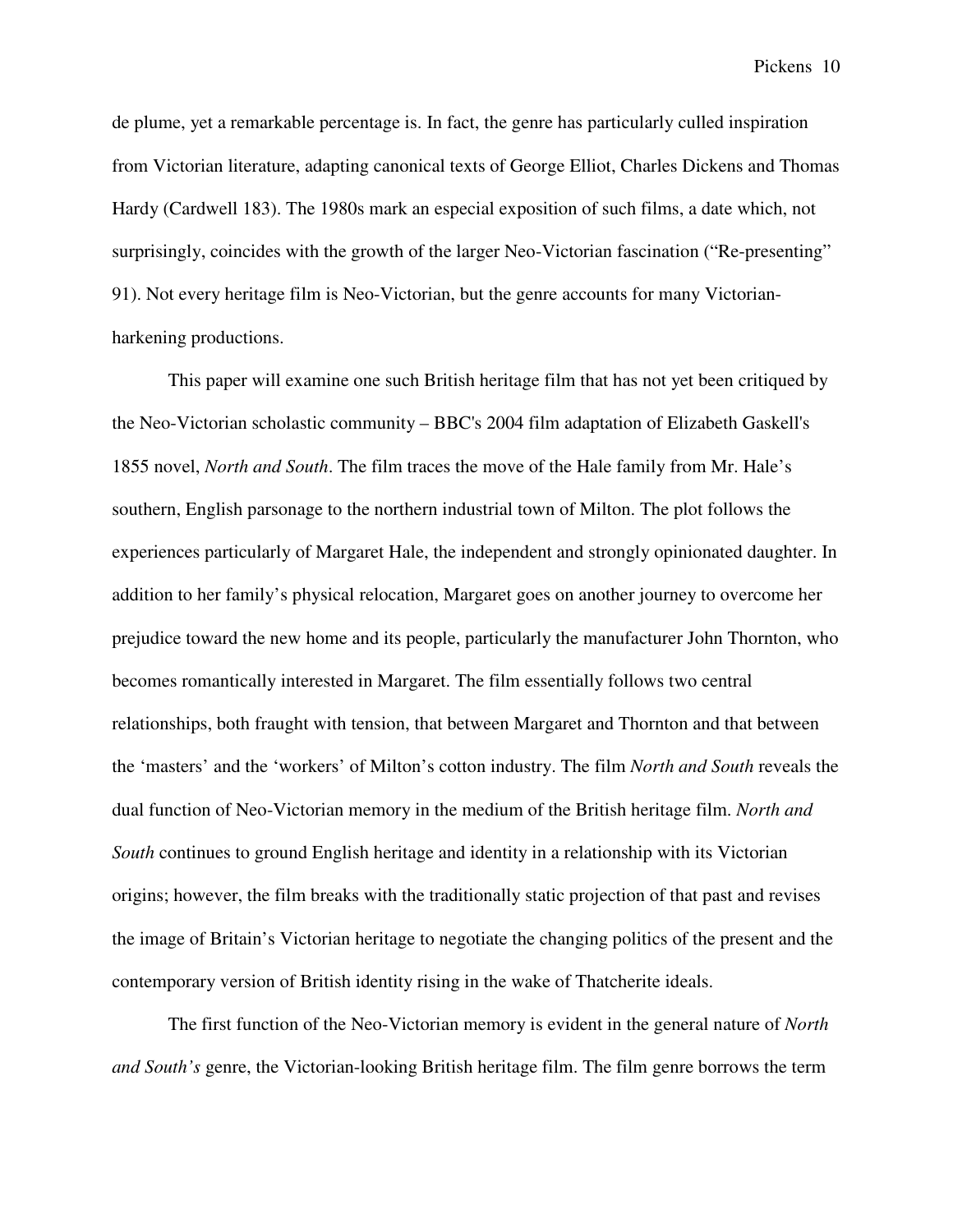"heritage" from the larger-scope British heritage industry, which includes tourism, museums, theme parks, as well as films and novels. Jerome Degroot, the go-to heritage scholar, defines the industry as a movement to sell a certain 'Britishness' to England and to the world and to ground that image of Britishness in history (184). The *Oxford English Dictionary* defines "heritage" as "any property, and esp. land, which devolves by right of inheritance" and the "condition or state transmitted from ancestors." Therefore, the heritage impulse, by definition, emphasizes an indebtedness to the past, a direct connection between the English national past and the contemporary citizen. Voigts-Virchow assigns to the heritage industry as a whole the drive to "re-establish the past as a property or possession, which, by 'natural,' or better, 'naturalized' right of birth, 'belongs' to the present" (123). In other words, the industry forges a sense of ownership and identification with an image of the past. Other critics align the heritage film with the similar function of remembering and reconstructing the English past: the films "reconstruct" the past and are "embedded" in history ("Re-presenting" 95, *Victorian Vogue* xi). Ultimately, the heritage films create a dialogue between the past they invoke and the present that produces them in order to ground the present in a sense of the past. The British heritage film does indeed 'look back' in an attempt to forge a connection with the past as a vibrant source of British cultural roots.

*North and South*, as a British heritage film, reveals this first Neo-Victorian 'face' functioning in a specific visual text. *North and South* easily fulfills the prerequisites to being a British heritage film. First, it is a British production, the three bold initials of the British Broadcasting Company emblazoned prominently at the top of its DVD cover. Secondly, the story revives a historical moment in the English national past, a moment which includes the rise of the industrial revolution in Northern England, Prince Albert's Great Exhibition of 1851, and mid-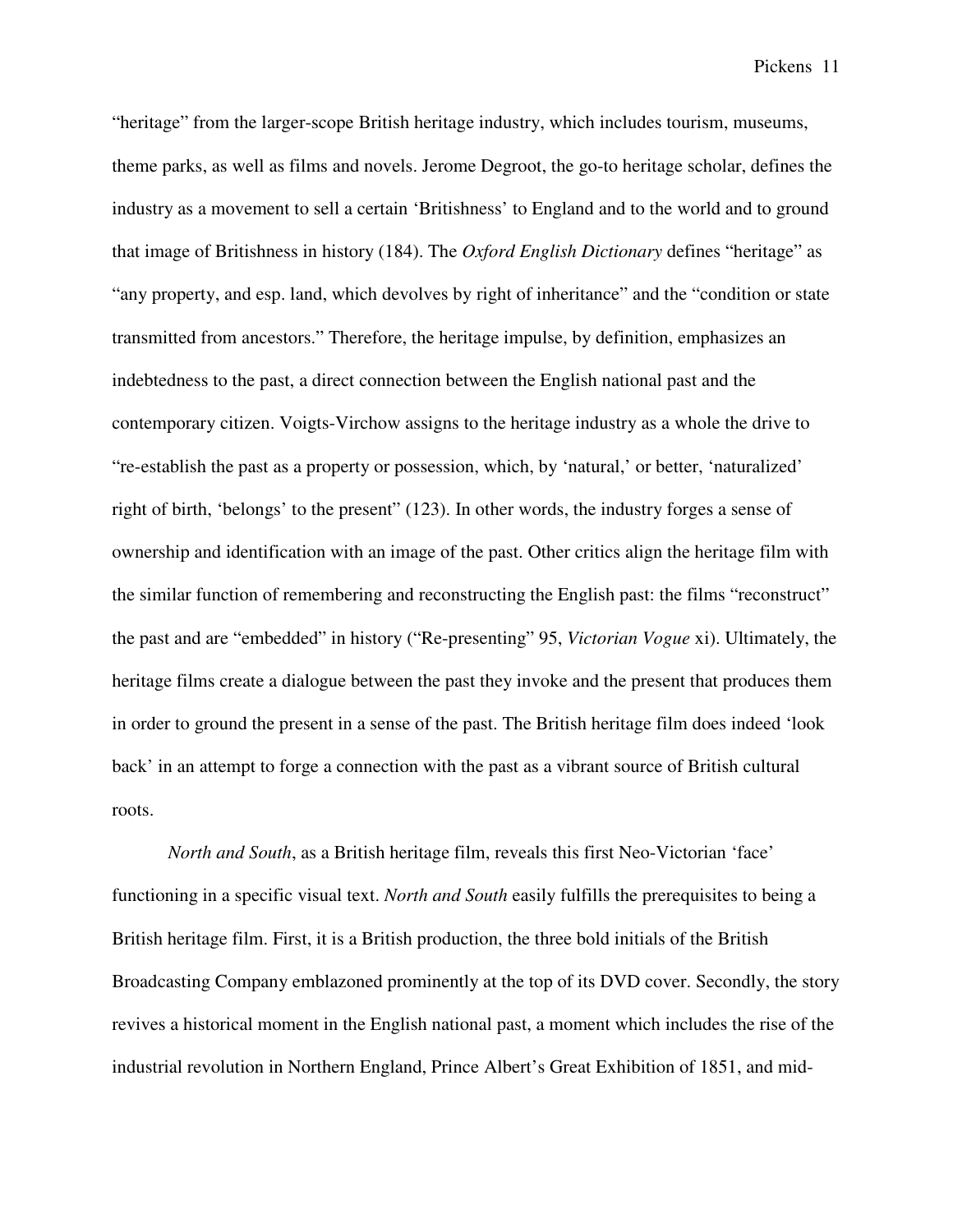nineteenth century labor strikes. Thirdly, the film is an outspoken adaptation of a British Victorian novel, Elizabeth Gaskell's 1855 *North and South*. According to Richard Armitage, the actor who played the film's hero John Thornton, the cast members were never allowed to forget their indebtedness to Gaskell's original text which was "around [the set] all the time" (Armitage). Jeremy Degroot, in his in-depth discussion of heritage film and British costume drama, specifically addresses the BBC adaptations of classic literary texts. Degroot's work cements the connection between *North and South* and the greater genre of heritage film. From its footing in the present, *North and South* creates a sense of connection with nineteenth century British origins through an obvious reverence for historical accuracy and through the use of objects as tangible history.

 First, *North and South* was created with a belief in and commitment to historical accuracy which manifests itself clearly in the end product. According to the film's Production Notes, the production crew transplanted themselves several times in order to create a physical setting which would best "recreate the Victorian era" (Interview). Instead of filming in Manchester, the city that inspired Gaskell's textual Milton, the crew chose the less-modernized Edinborough because it would better represent the original context of the drama. Filming also uprooted to Selkirk, Keighley, and Burnley in order to find the most fitting and "accurate" backdrop upon which to enact the 1855 drama. In order to conjure up the aura of authenticity for the audience, the actors had to feel it as well. Richard Armitage confesses to taking his job to represent the figure of a nineteenth century manufacturer very seriously. In order to best assume his role, Richard Armitage researched the cotton industry, visited pertinent museums, and even read portions of Frederic Engels canonical text *The Condition of the Working Class in England in 1844*. Richard Armitage also studied Victorian etiquette just so he would know what protocols his less-proper,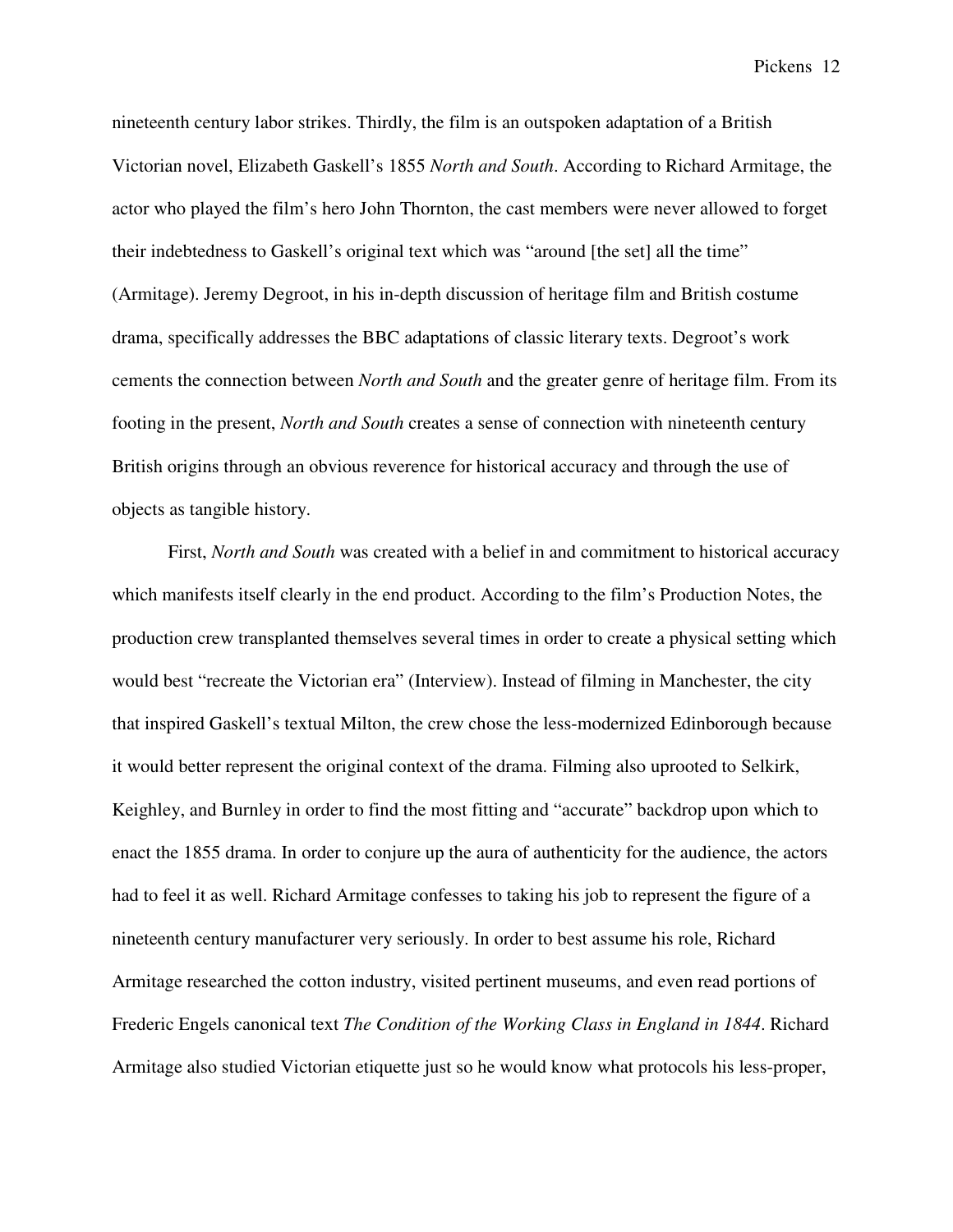Northern character would be *breaking* (Armitage). Even the use of speech in the film reveals the production's obsession with recreating the image of a real past. The citizens of the Northern city of Milton have a distinct accent with a decidedly Irish lilt. The Hales and their servants have the more recognizably "English" accent of the South. Although at times this attention to linguistic accuracy obscures dialogue and makes the characters difficult to understand, the illusion that one is watching the "real" thing is heightened by the continuity. According to Ellen Rosenman, "[a]uthenticity [also] resides in material culture, a belief that exalts the objects of everyday life into high art status" (54). In *North and South*, even the patterns of the wallpaper in the Hale's living room are in keeping with the style of its source era. This commitment to a sense (whether one believes it possible or not) of historical accuracy is something audiences have come to expect from BBC period dramas. *North and South* is no exception. The film fulfills the audience's expectation for a visually stimulating representation of a past to which they can relate.

 The film also follows the heritage film tradition of using objects to ground a sense of concrete connection with the past. Simon Joyce writes that the heritage cinema's visual style "emphasizes a concrete material reality through its overriding concern for the authenticity of period details" (13). In such productions, "[objects] stand for history" (Rosenman 54). While in such films objects and possessions can become "disproportionately important," the films tend to recreate the physical world of the past in order to maintain a sense of "integrity" (Troost 80, Rosenman 54). One nickname for heritage film – the costume drama – invokes one such attention to history as object, the attention to costumes. Richard Armitage remarks that the costumes were "really important" not only for the audience but for the actors themselves. They "shouldn't' even feel like costumes." The attention to detail was so great that Armitage's suit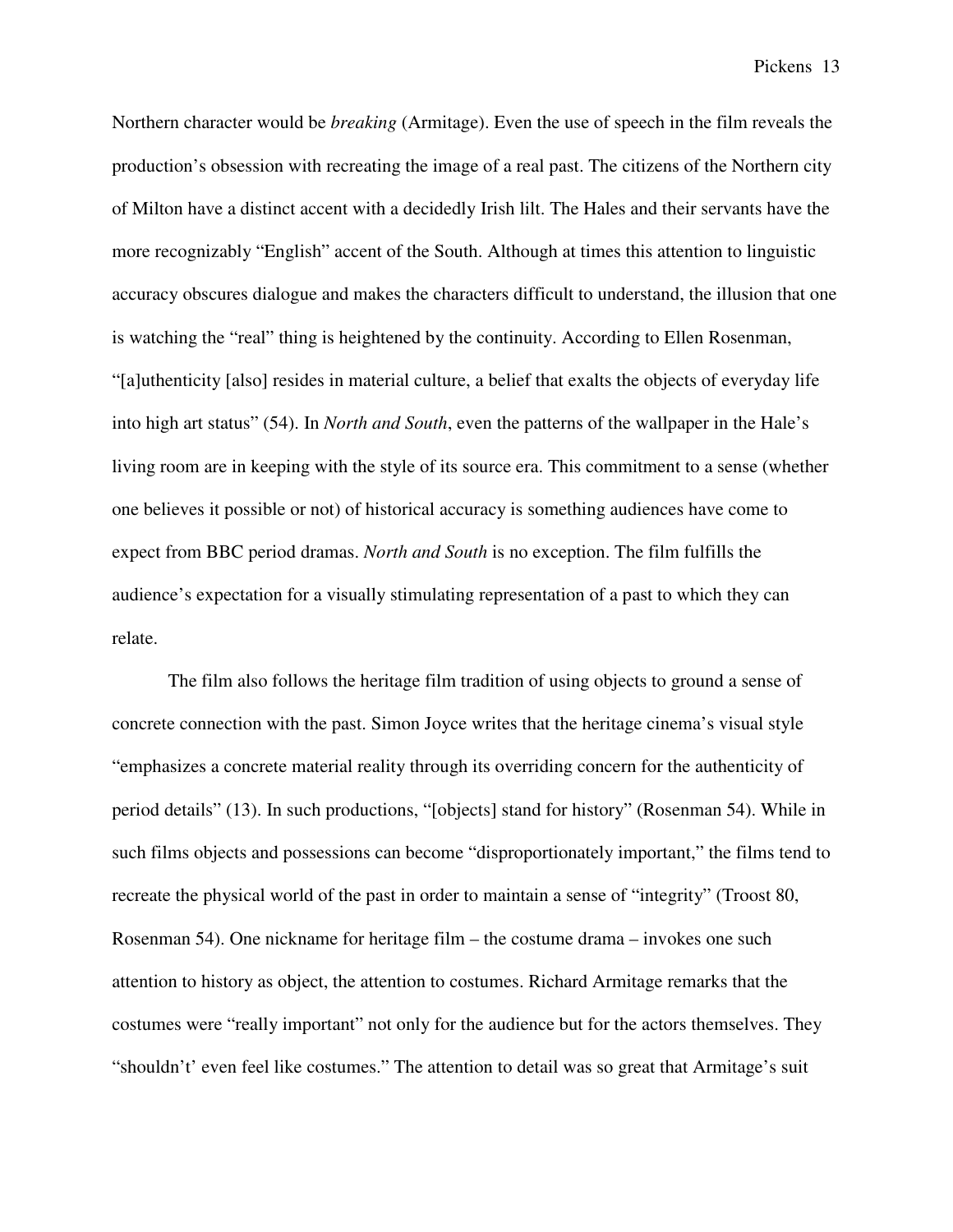even had "a worn, darned spot on [the] knees" (Armitage). The film audience cannot see the mending, but the detail enables Armitage to even more fully become the 'real' John Thornton complete with financial tenacity and precarious social position. The costumes act as wearable time-machines which help the actors transport themselves into a different time and, therefore, help transport their audience along with them. One way the film uses costumes to maintain a connection with the characters and their period it by presenting the realistic limitations of wardrobe. The viewer sees Margaret in only a handful of different gowns throughout the film, her everyday dresses being repeated again and again as one would expect of a young woman in her station. The use of costumes, however, is not all bonnets and frills. The film represents the clothing of the lower classes as well, faded, ripped and course. Yet, even within the class, the costumes are distinct. Bessie Higgins wears simple and dark dresses which, albeit plain, are clean and mended, paralleling the nature of her character as religious, conscientious and proud. Bessie's neighbor Mrs. Boucher, however, wears stained and torn clothing acting as a silent reflection of the more impoverished state of her larger family.

 The object, i.e. props and costumes, becomes a connective force between the past and the present. For example, in *North and South,* the scenes within Marlborough Mill were filmed using working Lancashire Looms from the nineteenth century that had been preserved in the Queen Street Mill Museum ("Production Notes"). It is easier to imagine a personal connection with a past when one can touch and see the same tool as 'they,' the people of the past, did. The objects, or patterns for reproductions of the objects, have spanned the gap between the past and the present, acting as a sort of catalyst between the two ages. In the film, these museum pieces, like the looms, are rejuvenated into living history, something to which we can relate. *North and South,* participating in its genre's elevation of the historical object and attention to authentic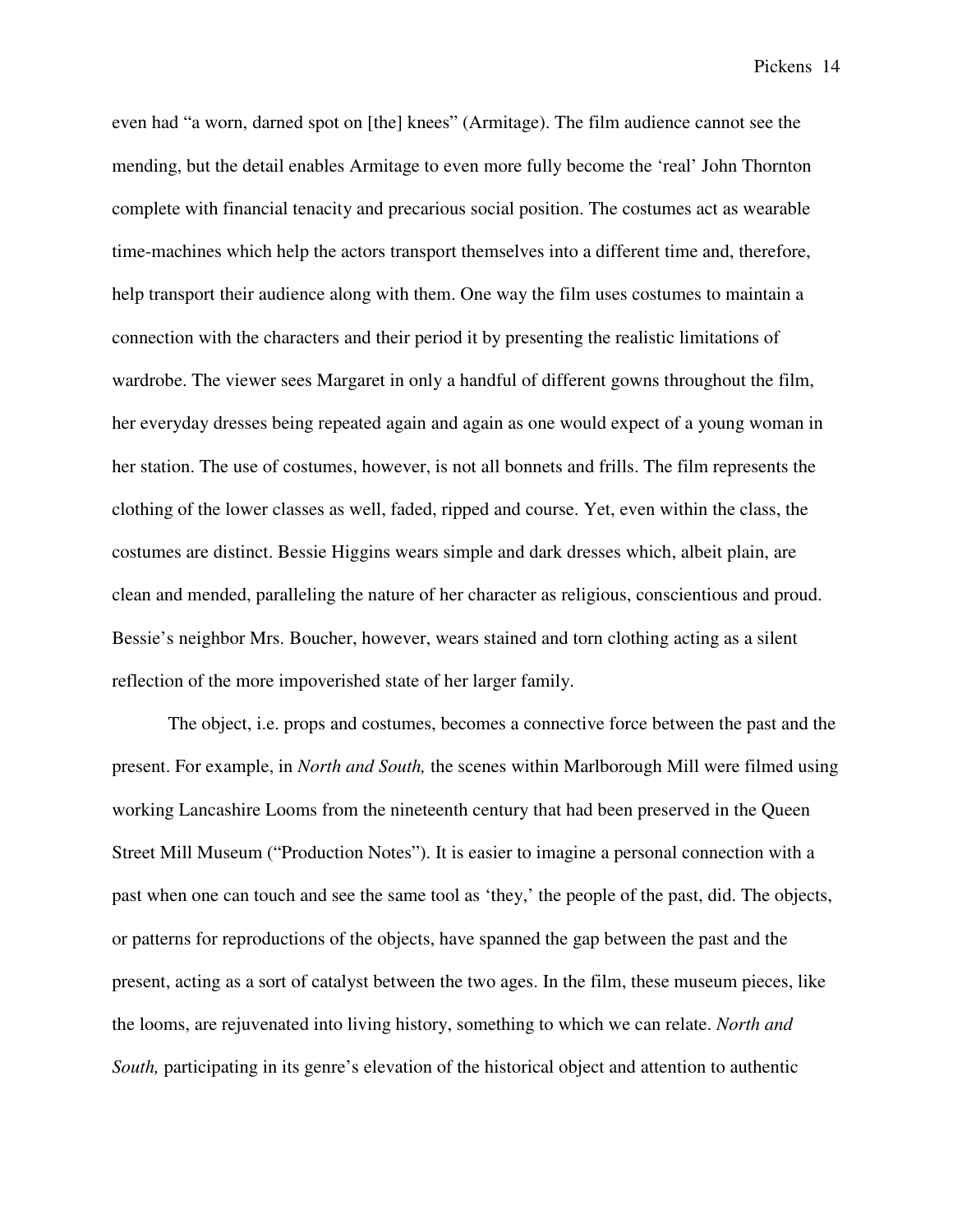recreation of historical setting, grounds English heritage in a vision of its nineteenth century origins.

*North and South's* participation in the first function of Neo-Victorian memory is fairly self-evident. It is, after all, a heritage film, one which by definition seeks to connect its viewers with a sense of personal indebtedness and identity in the past. The drama also takes place completely in a nineteenth century setting; it never 'breaks the fourth wall.' So, its backwardgazing face is easily identified. However, according to the dual function of Neo-Victorian memory, in order for *North and South* to qualify as a Neo-Victorian artifact, it must also have the forward-gazing face, the second function of memory. It is this function which is not as readily evident in *North and South*. However, an inspection of *North and South*'s conspicuous divergence from the patterns of its genre reveals that it breaks with the typical vision of British heritage presenting an image more relevant to mapping the British *present*.

 There is a particular version of "Britishness" presented by the grand majority of heritage films produced in the recent past. This popularized version features a rural setting, upper/upper middle class characters, and pre-capitalist economics. In the words of Andrew Higson, Senior Lecturer in Film Studies at the University of East Anglia, "it is difficult to find [heritage] films that step confidently away from the privileged class" (*English Heritage* 26). The heritage film industry has set a decided trend, often noted by critics, to produce films that feature a very oneclass-sided version of the British past. The films most often revolve around the romantic intrigues of the upper class or upper-middle class (Joyce 75, Troost 80). For example, *Pride and Prejudice* (1995) focuses on upper-middle class girls romancing men of the landed gentry. The filmic fascination with the privileged class, their possessions and manners and entertainments, "transform[s] the heritage of the upper classes into the national heritage" ("Re-presenting" 96).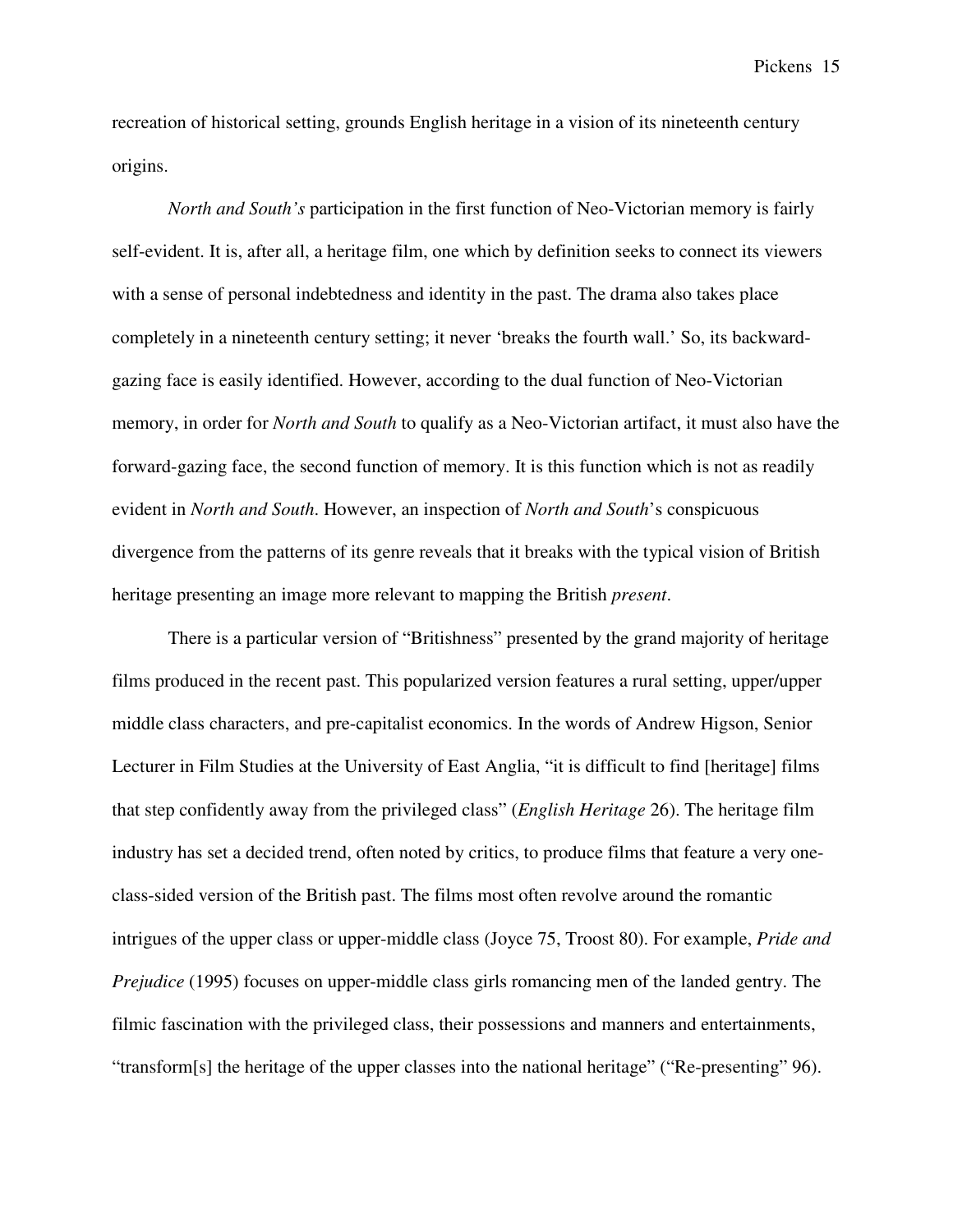The setting of the typical heritage film is also fairly predictable and features the rural landscape and country setting. Consider scenes of the moors in *Wuthering Heights*, the grand, landed estates of *Pride and Prejudice* and the country manor of *The Importance of Being Earnest*. Andrew Higson has written extensively on this image of the British landscape associated with the heritage cinema, noting the nearly "reverential" portrayal of "picturesque rural spaces" in the costume dramas of the eighties and nineties ("Rural Spaces" 248). Simon Joyce expresses a similar sentiment and connects Jennifer Green Lewis' claim that Victorian photography presents "elevated viewpoints of the landed gentry" and "sentimentalizes the 'rural poor'" to the Victorian setting in contemporary film (90). Perhaps the most prominent physical feature of this rural backdrop is the country house (think Pemberley, Barton Cottage, Casaubon's Estate, Thornfield). Critics have come to call the phenomenon the 'cult of the country house' as it invades not only film but the British tourist trade. Voigts-Virchow, for example, argues that "heritage products invariably make reference to the country house, the stately mansion, the gentrified lifestyle of a neo-pastoral southern Englishness" (124).

 This rural version of England coincides with the typically represented economic 'landscape' of the heritage film genre. With its emphasis on the rural and the aristocratic, the filmic projection of British heritage presents a 'pre-capitalist' society or at least one distanced from the realities of industry and urbanization. In the heritage film, the city is often conspicuously absent, offering a "respite" from modernity and technology ("Rural Spaces" 248). Although Britain's economy is now largely driven by industry and capitalist enterprise, the genre shies away from the image of the manufacturer or the tradesman on film. It seems to offer an "alternative" reality to the modern England and tends to critique rather than celebrate the marketplace if showcasing it at all ("Re-presenting" 108). Andrew Higson goes so far as to say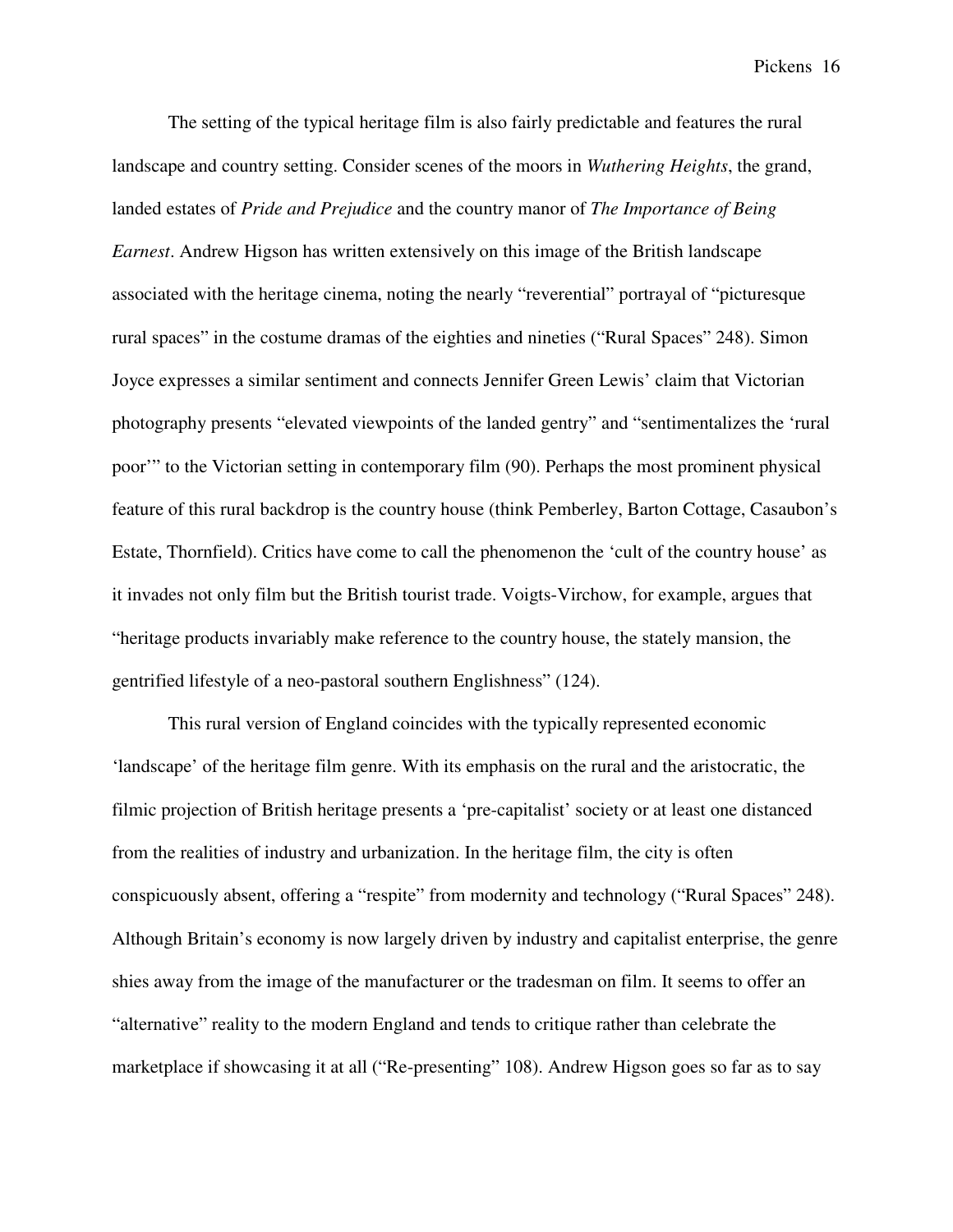that, instead of engaging with the present, the heritage films of the eighties and nineties "turn[ed] their backs on the industrialized, chaotic present [in order to] nostalgically reconstruct an imperialist and upper-class Britain" ("Re-presenting" 93).

*North and South* conspicuously inverts each of the core tenets of the typical presentation of British heritage in the period film. First, the film refocuses the reverential gaze away from the rural setting to the urban. Instead of in the English countryside, the majority of the film takes place in the Northern industrial city of Milton. The very narrative of the film ridicules the idealization of the rural life. The film opens with Margaret, the heroine of the story, within a train car headed north toward Milton (a fact exposed later). She lovingly strokes a yellow primrose from her family's country parsonage in Helstone. She looks longingly at it, and the viewer later realizes she is longing for her country home. Read symbolically, Margaret represents the typical nostalgic impulse of the heritage film, longing for a lost, idyllic and arguably mythical past. In the opening dialogue of the film, Margaret calls Helstone "the best place on earth," and the scene immediately changes to a picturesque image of Margaret reclining in the soft, vivid grass of that "best place," Helstone. During this opening scene in Helstone, the cinematography is light-filled and hazy, almost dreamlike. Helstone seems to be the rural British ideal that the heritage films are used to portraying. However, the film removes Margaret and her parents from this idyllic Helstone to the smoky, dark, and noisy Milton. The film makes the contrast explicit. Upon reaching Milton, the Hale family is overwhelmed by noise and the bustle of busy and disinterested people. The viewer, like Margaret, is predisposed to think Milton an ugly and cruel place in comparison with the country village.

 However, the rest of the film forces the viewer to get used to Milton, like Margaret herself does. Images of the grey and brown streets clutter the film. Margaret frequents a walk in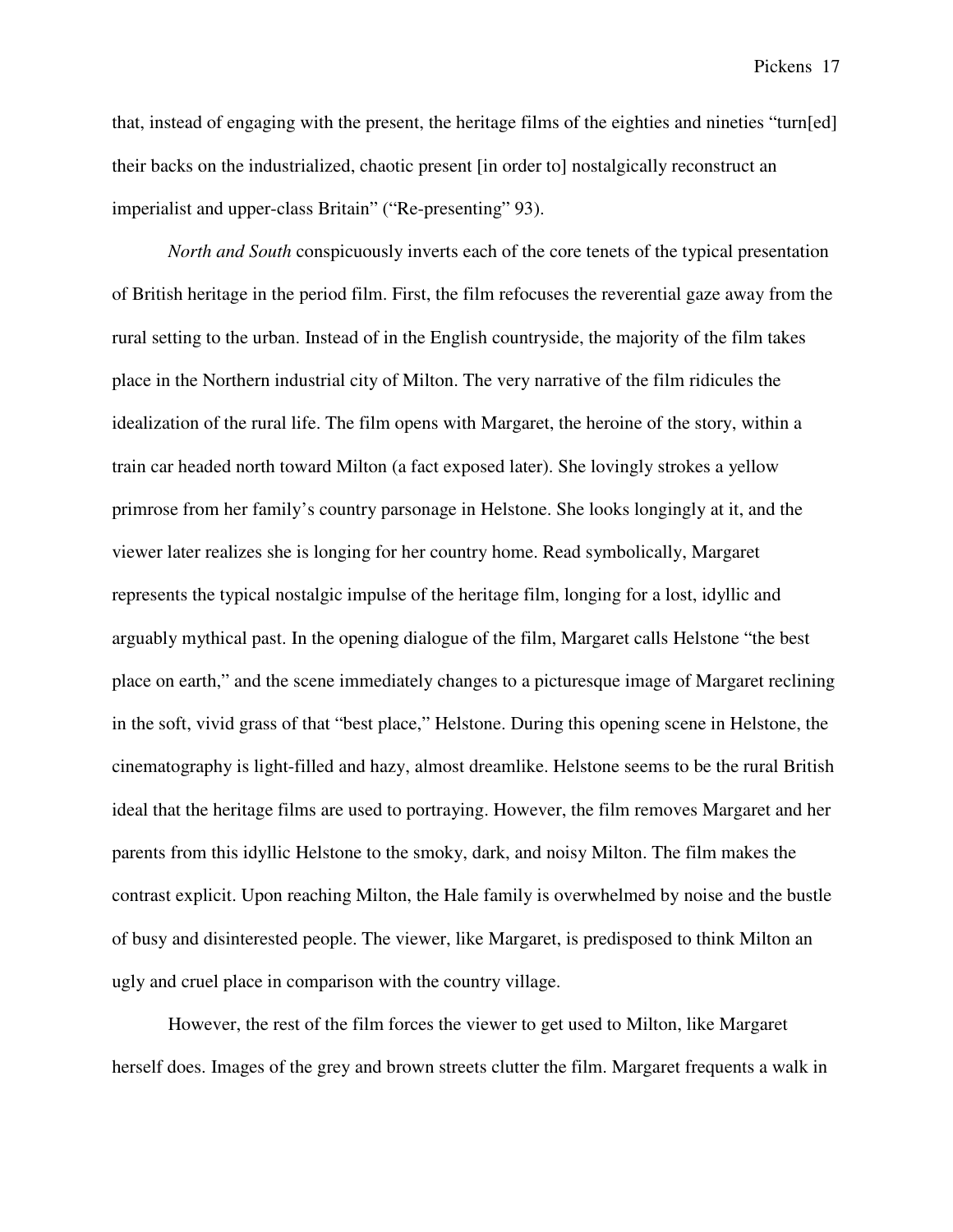a hilltop cemetery which allows the viewer a panoramic view of the city. Smoke sifts into grey skies and above the brick turrets of chimneys and mills. The dreary landscape does not change; however, as Margaret comes to know the people of the community and grows to appreciate the active and busy life of the manufacturing community, her original prejudice toward Milton softens. The Milton cityscape, however, remains cold and dark. The film does not shy away from its bleak and sooty reality, a fact which emphasizes its *reality* over the questionably dream-like Helstone. In contrast, Helstone, the idyllic country setting, does *not* remain the same. Margaret grows out of it. In the fourth and final episode of the film, Margaret revisits Helstone. Yet, it is no longer the golden childhood home of her nostalgic imagination. She finds it changed. The scene of her arrival starkly juxtaposes the bright memory of home enshrined in her imagination with the real image of a dulled, small, simple house overgrown with weeds. The shot swiftly cuts from Margaret's imaginary image to the reality, hitting the viewer with the emotional impact of the change upon Margaret. As her visit to her previous home comes to a close, Margaret declares to her traveling companion Mr. Bell that she has learned something on this trip: "try as we might, we cannot go back." Margaret ends the film choosing Milton *over* Helstone, leaving the rural home behind forever, relegated it to the world of childhood fancy. The narrative makes the shift from the rural to the urban England rather explicit. After all, the opening and closing shots of the lengthy film are a fast moving train headed for the North, for the city.

 The primary manifestation of this shift to the urban landscape is the shift from the 'country house' as the fetishized image to *North and South's* repeated motif of the factory and the machine. Arguably the most striking image of the film is that of the interior of Marlborough Mill, the center of John Thornton's manufacturing enterprise. The viewer sees the carding room of the mill for the first time with Margaret. The film builds up to the scene for minutes, allowing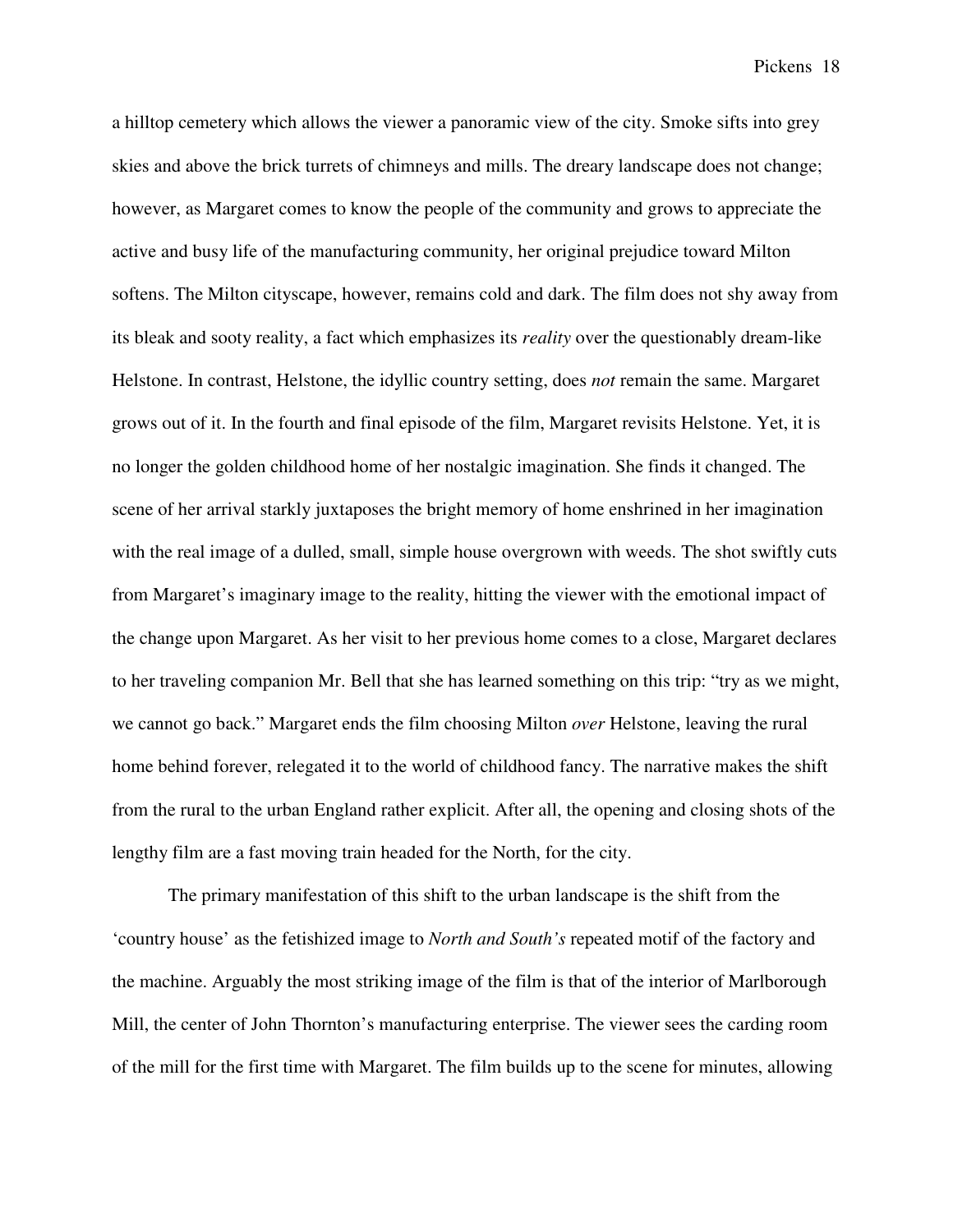the music to build and suspend, build and suspend, while the clacking of the machines fills the distance. Finally, as Margaret pulls open the doors to the room, the soundtrack lets loose with an explosion of triumphant chords filled with the deafening percussion of the machinery. White puffs of cotton hover and clutter the air. Dark iron mills in full motion stand row upon row. It is the sound of the mill which pervades the film; the machine becomes inseparable from the image of modern life and industry in Milton. Although none of the action in Gaskell's *original* novel takes place within the mill, the scriptwriter Sandy Welch places some of the most intense and important events of the drama within the mill with the machines as the backdrop. In the mill, Margaret meets John Thornton. In the mill, Thornton finally hears the truth about a disreputable rumor, freeing him to love Margaret. In the mill, Margaret confronts Mrs. Thornton, John's austere mother, and shares her change of heart toward Milton and John and his industry. Sandy Welch acknowledges that the first scene on the mill floor "is one of the most powerful scenes in the dramatization" ("Production Notes"). The adaptation intentionally moves action away from the house and into the presence of the new symbol of modern life, the machine.

*North and South* also elevates characters from those classes neglected by the heritage industry. The drama replaces the Darcy-esque heroes of the heritage genre with the two strong male leads of the film – John Thornton and Nicolas Higgins. John Thornton is a self-made man who as an adolescent worked in a draper's shop to elevate his family from poverty. Margaret sees him as uncouth and hard, a sentiment incited by her first encounter with Thornton as he violently punishes a worker for smoking in the mill. It is only later that Margaret learns the huge risk of fire from which Thornton was protecting his factory and workers. The viewer and Margaret progressively learn of Thornton's impeccable character and hard-earned respect. Thornton, by the end of the film, has placed the well-being of his employees above his own and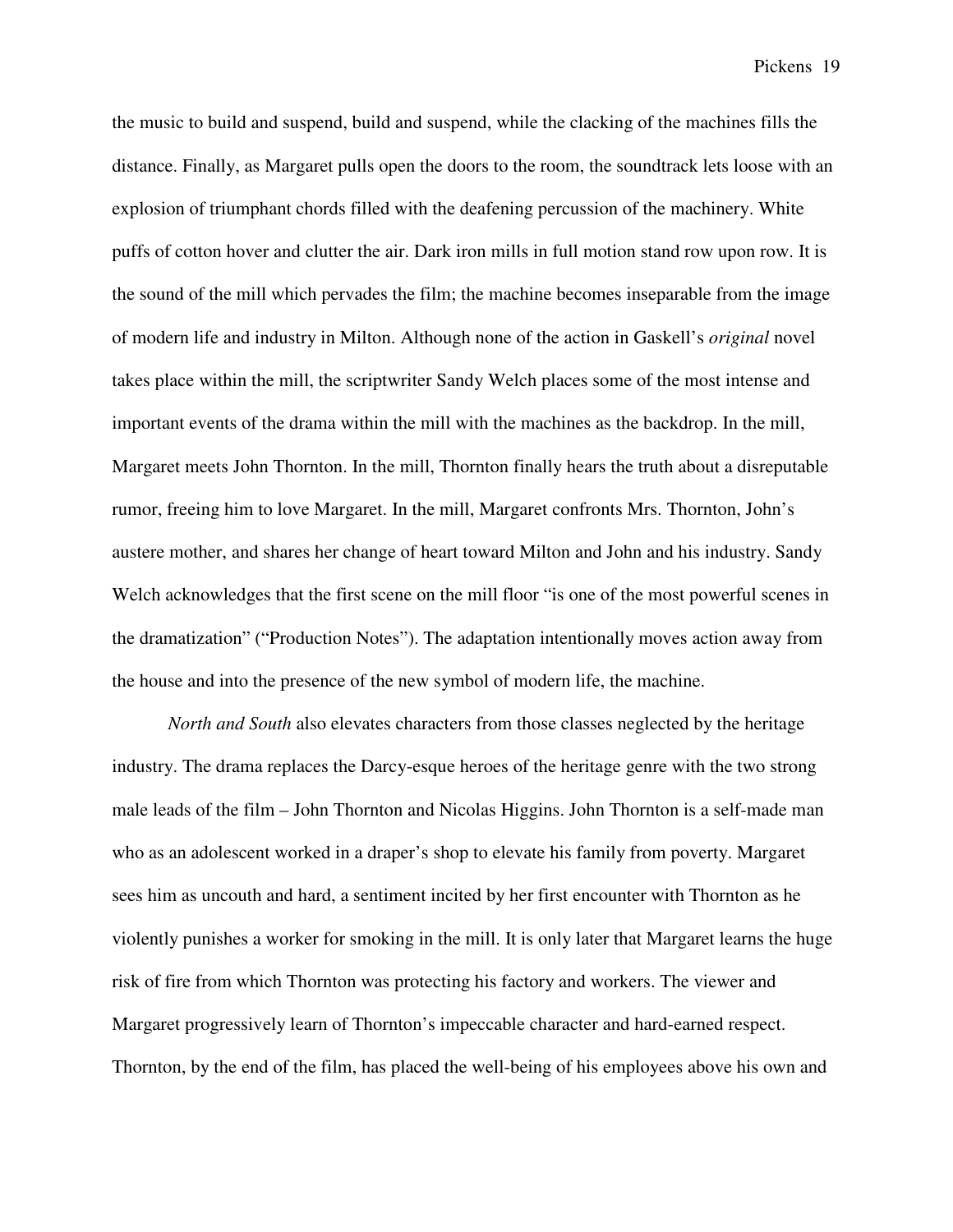shows a faithful love and respect for his responsibilities as a gentleman and as a son. He risks his own reputation to protect Margaret's at a time when she did not seem to deserve anything but blame. The viewer watches as Thornton remains committed to providing for his aging mother and refuses to risk the payroll of his employees at the expense of his own health and ease of mind. The lines about his brow increase and the camera finds him asleep, sprawled exhausted upon the uncooperative financial ledgers. John Thornton is the strong, self-made individual made possible by the market economy of the Northern industry. He is not well-born and his money came only through hard work.

 Nicolas Higgins is perhaps an even more surprising hero. Higgins is a poor, scruffy, hardedged factory hand. Yet, the viewer first meets him performing the gentlemanly act of defending Margaret against the rude advances of men on the street. He gently escorts Margaret to a cab. When Margaret attempts to pay him for his service, Higgins gallantly replies: "no charge, Miss." Next, Margaret meets Higgins walking with his invalid daughter, filling the role of loving, albeit terse, father. Later, Higgins becomes the eloquent and savvy leader of a mill strike and the sacrificial caretaker of another man's children (though Higgins despised the man himself). In Gaskell's original text, Higgins is a more violent man, given to drinking binges which upset his children. Yet, in Welch's film, Higgins' drinking is only alluded to briefly. Even the physical portrayal of Higgins emphasizes his gentleness in the face of his hardships. His character has round cheeks with a dimpled smile and eyes which look like they are winking even when angry. The film celebrates these two men from classes traditionally left to the margins.

 The film also does not turn away from showing the squalid living conditions of the working class of Milton. Margaret spends time in the Higgins one room apartment, visiting with Higgins' sick daughter, Bessie. The film features her repeatedly walking under ragged laundry,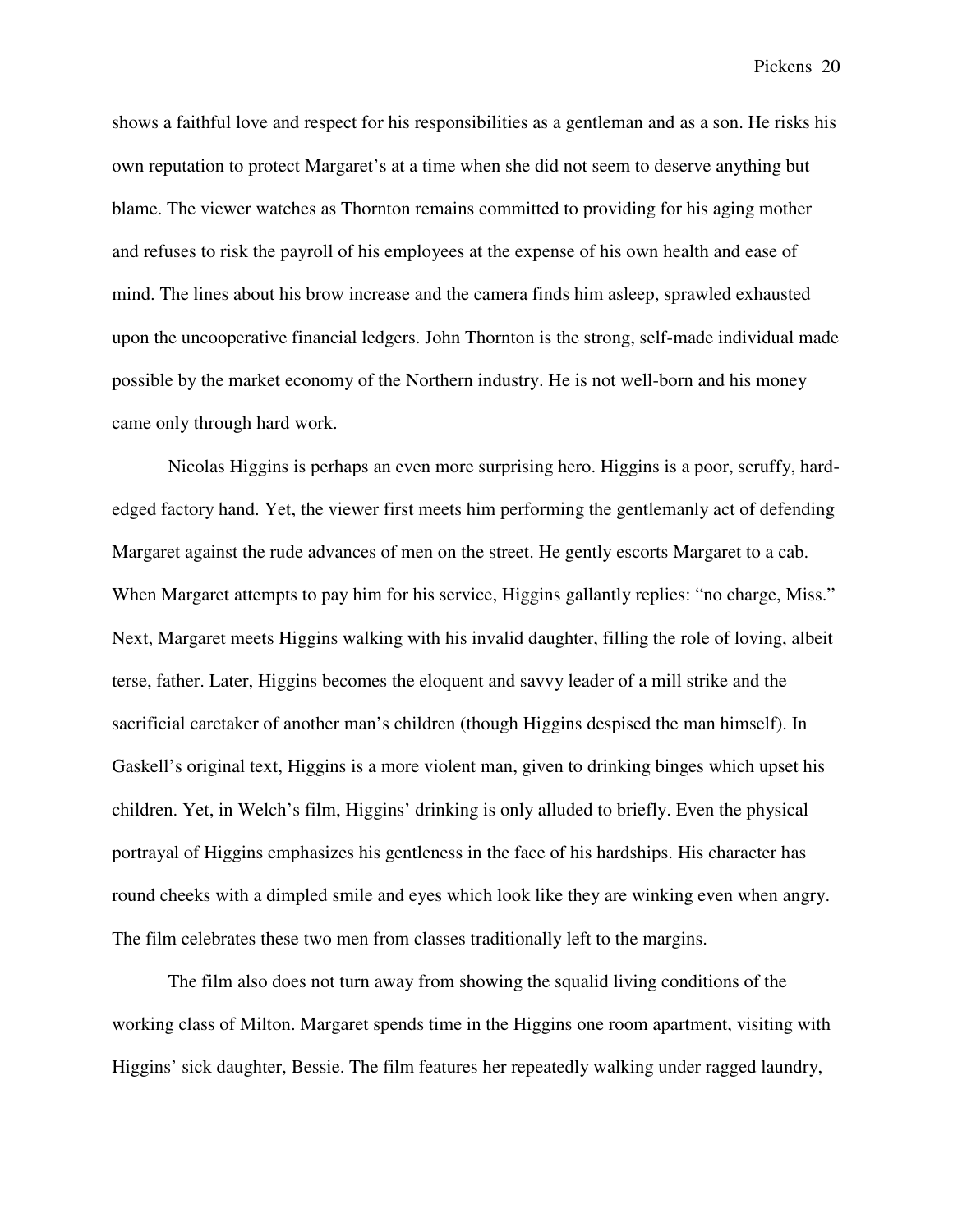past dirty children, and leaving charity baskets on damp doorsteps. Bessie Higgins, although penniless, becomes Margaret's one true friend in Milton. She listens to Margaret's stories and shares her own. One of the most tragic moments of the film is Bessie's quiet death, in which she is pictured with an angelic, peaceful aura. Another, central narrative of the film follows the development, advent, and break of a city-wide mill workers strike. The film dramatizes both sides of the war between masters and workers. At one particular scene, the screenshot flashes between the boisterous rally of the strikers reveling in the exercise of their communal strength to the simultaneous gathering of the mill owners across the street brooding over the growing threat of a strike. Welch herself expresses that "we tried to convey that [the class struggle and the work of industry] is not just one dimensional" ("Production Notes"). All of these changes culminate in a full on confrontation with the industrial capitalism which is so often avoided or neglected by the genre.

*North and South*'s conspicuous break with the mainstream characteristics of British heritage film removes it from Higson's indictment of the genre for turning its back on the present. Instead, as a brief examination of recent British politics reveals, the issues of enterprise, class relations, capitalism and individual achievement with which the film grapples are issues intimately linked with contemporary concerns. A look at the history of Thatcherite government and its effect on Tony Blair and the New Labour Party sets up the British political backdrop at the opening of the twenty-first century, the present with which *North and South* engages.

 Margaret Thatcher served as Britain's prime minister from 1979 to 1990, and her political agenda, or Thatcherism, is now considered the "foremost issue for late  $20<sup>th</sup>$  century Britain" (Collette and Laybourn 1). Thatcher not only changed the political impetus of her Conservative Party but, as we will see, also influenced deep-seated changes in the opposing Labour Party.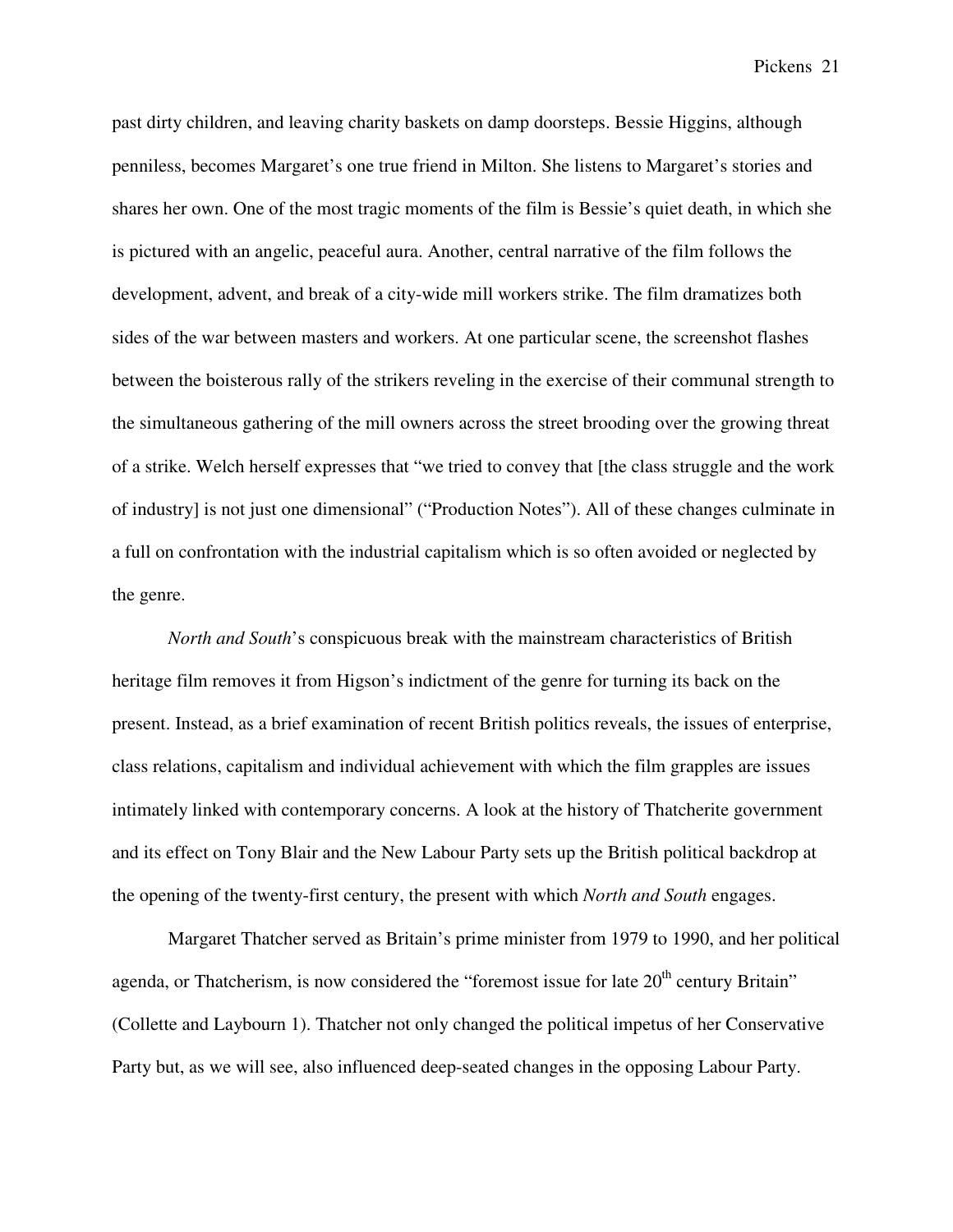Politically, Thatcher was committed to "rolling back" the control of the state. Under this declared umbrella agenda, she fought to cut back the welfare state in order to release funds for the expansion of private industry. In fact, Thatcher worked to move many state industries into the private sphere – a commitment known as privatization. Ultimately, Thatcher was devoted to the goal of unfettered industry (Collette and Laybourn 7). With this dedication, Thatcher also sought to reduce the power of the trade unions; her government passed eight acts between 1979 and 1990 directly related to the decrease of the unions' leverage. The defining crisis and triumph of her government was the break of the coal miners' strike of 1984. The failed strike marked a "turning point" in British industry, proving a "determined government could take on a militant union and win" (Rubinstein 325). Thatcher emerged from the crisis nearly a legend.

 While the political changes instigated by Thatcher were manifold, perhaps the greatest effect on the British community at large was that of attitude. Her time in office encouraged a free-market perspective and an emphasis on the enterprise of the hard-working individual. Rubinstein records the cultural shift "in attitudes toward capitalism, especially among the young, such that business life and entrepreneurship became popular career choices […] capitalism was looked up as far less 'exploitative' than it had before" (333). In 1990, the conservative politician John Major took power. Yet, John Major acted as a "son" of Thatcher and continued the general conservative agenda of his dynamic predecessor. Thatcher left a political legacy that emphasized the potential glories of free enterprise and championed individual achievement and responsibility.

 With the assumption of the New Labour Party and the election of Tony Blair in 1997, British politics took another turn. And, instead of visibly dominating the political scene, Thatcherite ideals began to mix with and change the face of the Labour Party. Tony Blair entered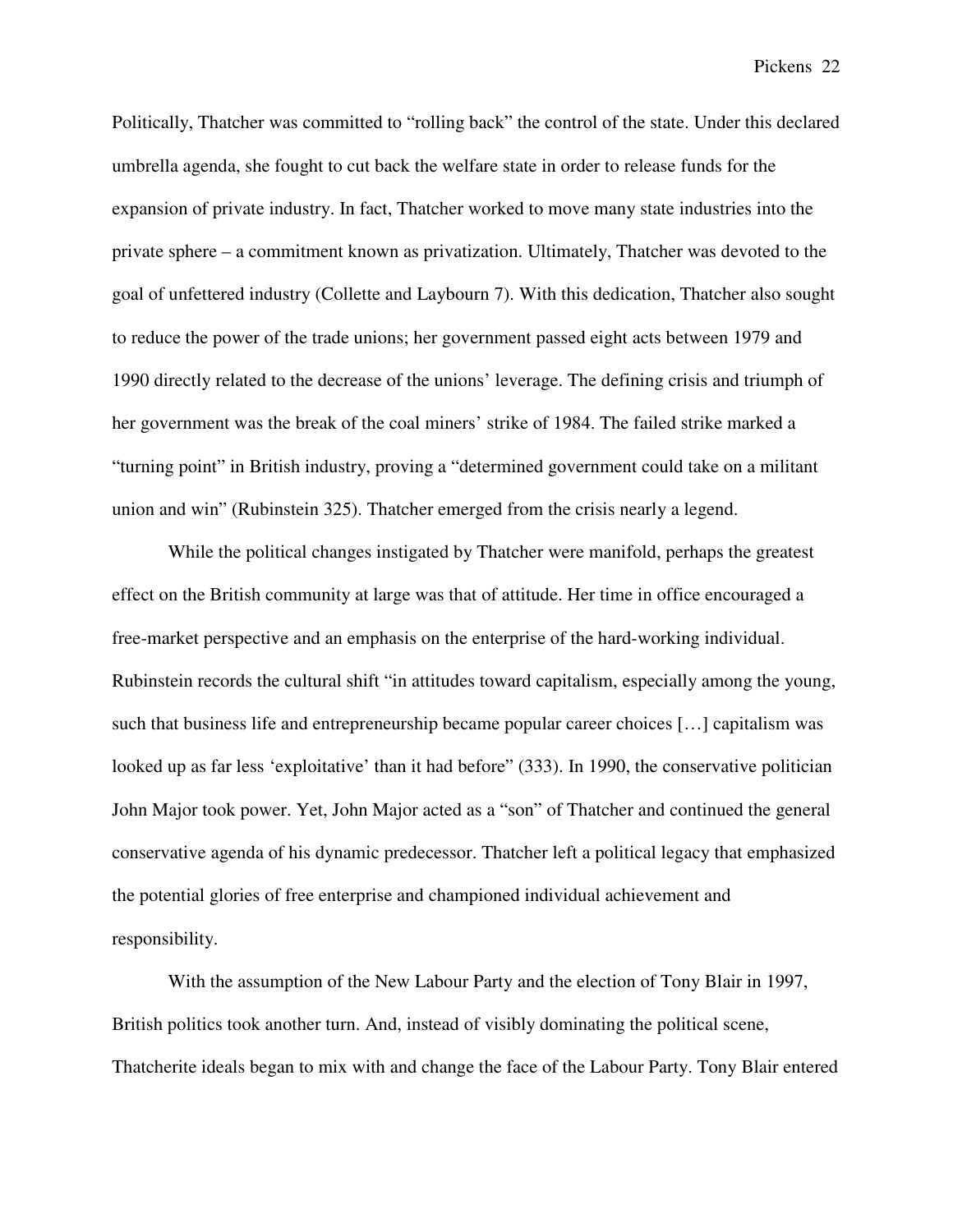office under the banner of the New Labour Party; yet, the significant movement from the Old Labour Party to the New had been percolating throughout Thatcher's government. As Evans emphatically states, "[a]ny evaluation of the impact of Thatcherism on British politics should primarily explore the extent to which it determined the policies of Blair's New Labour Government" (qtd in Collette and Laybourn 21). Not surprisingly, Thatcher's growing popularity as a conservative politician correlated with the growing unpopularity of the opposing party. In short, the Old Labour Party was experiencing a crisis of public opinion and was swiftly losing its political base. Tony Blair saw the need to revitalize the party and shed its perception as "old" and outdated. Essentially, the movement from the Old Labour to the New Labour, which spanned the years from 1983 to1997, integrated Thatcherite ideals of capitalist economics and individualism with the Labour Party's commitment to social cooperation. The great symbol of the change was the removal of Clause Four from the Constitution of the Labour Party. Clause Four aligned the party with a "commitment to common ownership of the means of production" (Collette and Laybourn 97). The alternative statement, which was soon adopted, committed the party instead to "work for a dynamic economy, serving the public interest, in which the enterprise of the market and the rigour of competition are joined with the forces of partnership and co-operation" (97). The New Labour Party attempted to merge social consciousness with the increasingly antisocialist attitude incited by Thatcherism.

 In 1997, the New Labour Party stole center stage with Tony Blair's dramatic persona playing the role of Prime Minister. Blair's politics claimed to function under the new ideology "equidistant between traditional social democracy and Conservatism." Economically, he maintained the Thatcherite emphasis on capitalist enterprise and did not resist the growing spirit of free enterprise, emphasizing a dynamic market system. Blair, however, wanted to revitalize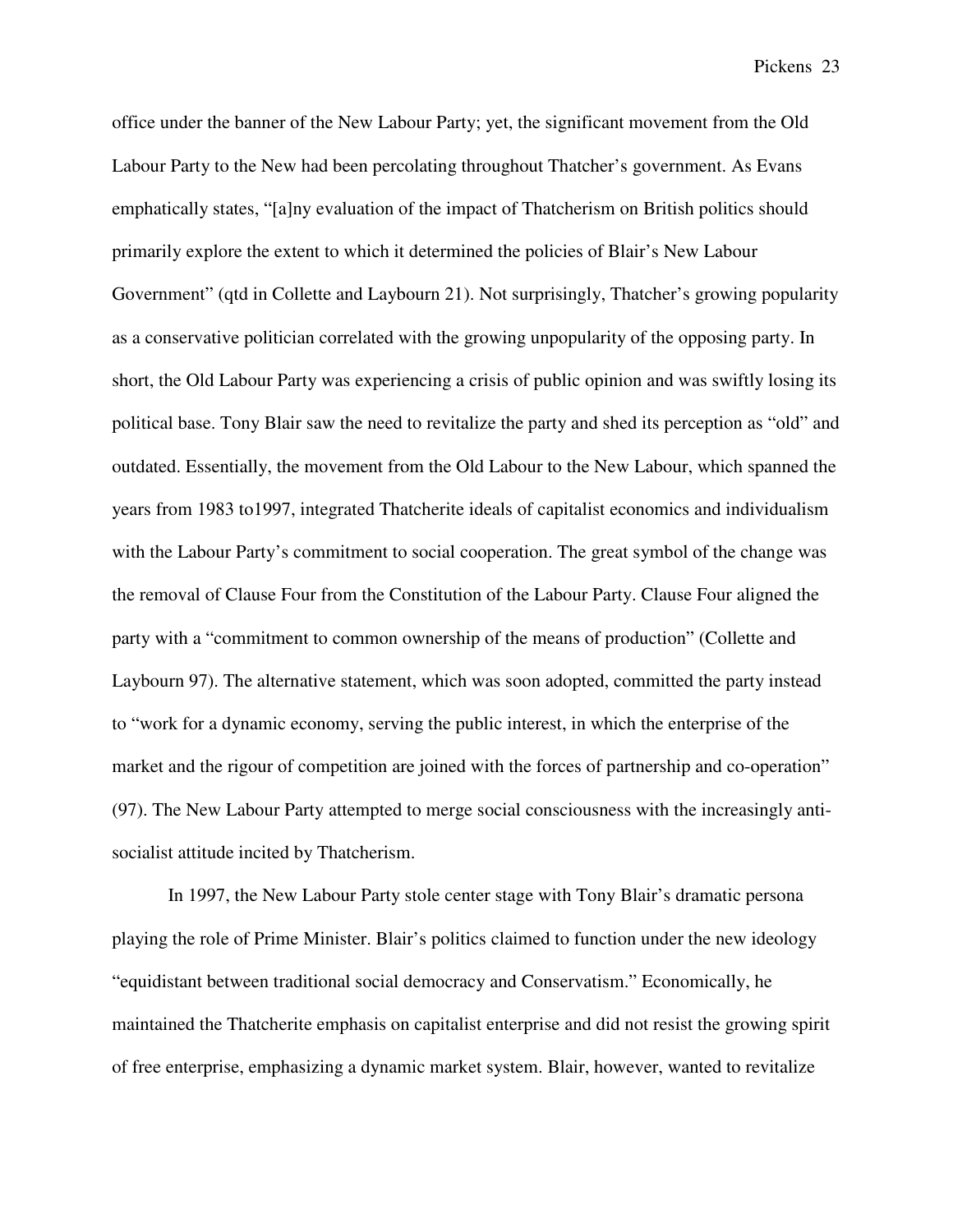the image of Britishness which he saw as stuck in the past. He aligned himself with a fresh version of Britain as a country progressing, as a "modern, youthful and energetic nation." As part of this agenda, Blair renamed the Department of National Heritage birthed in the Thatcher era to the Department of Culture, Media and Sport (*English Heritage* 54). The role of grounding Britain in a sense of its past was the same, the image of that past, however, needed to be more hip, more in keeping with the dynamic present. Blair launched a campaign to "to reshape Britain as a powerhouse of profit and the imagination" and to "shed the image of being stuck in the past" (Miekle qtd in *English Heritage* 55). Under Blair, Britain began to embrace an image of individual enterprise and modernization, the image incited by Thatcherite politics but not realized in the public and media consciousness during the more nostalgic tendencies of the earlier decades.

 Examining *North and South* in light of the changes within British politics reveals that the film's thematic shifts are not arbitrary. The film engages critically with the political changes and atmosphere developing in the aftermath of Thatcherite ideals. First, as explored in the earlier section, the film represents a capitalist Britain devoted to the ideals of private enterprise. This shift in focus directly corresponds with the Thatcherite elevation of free-market economy. The film elevates the self-made individual (i.e. Thornton) and the honest worker (i.e. Higgins), regardless of class, another image reminiscent of the Thatcherite push for and belief in individual responsibility and achievement.

 However, the film goes even further, engaging with the political impulses closest to its creation. *North and South* introduces the Blair-esque impulse that England can 'have her cake and eat it too' or be full-on capitalist and still soften that capitalist edge with the practices of cooperation and social understanding. Margaret is the first to purport this image of cooperation.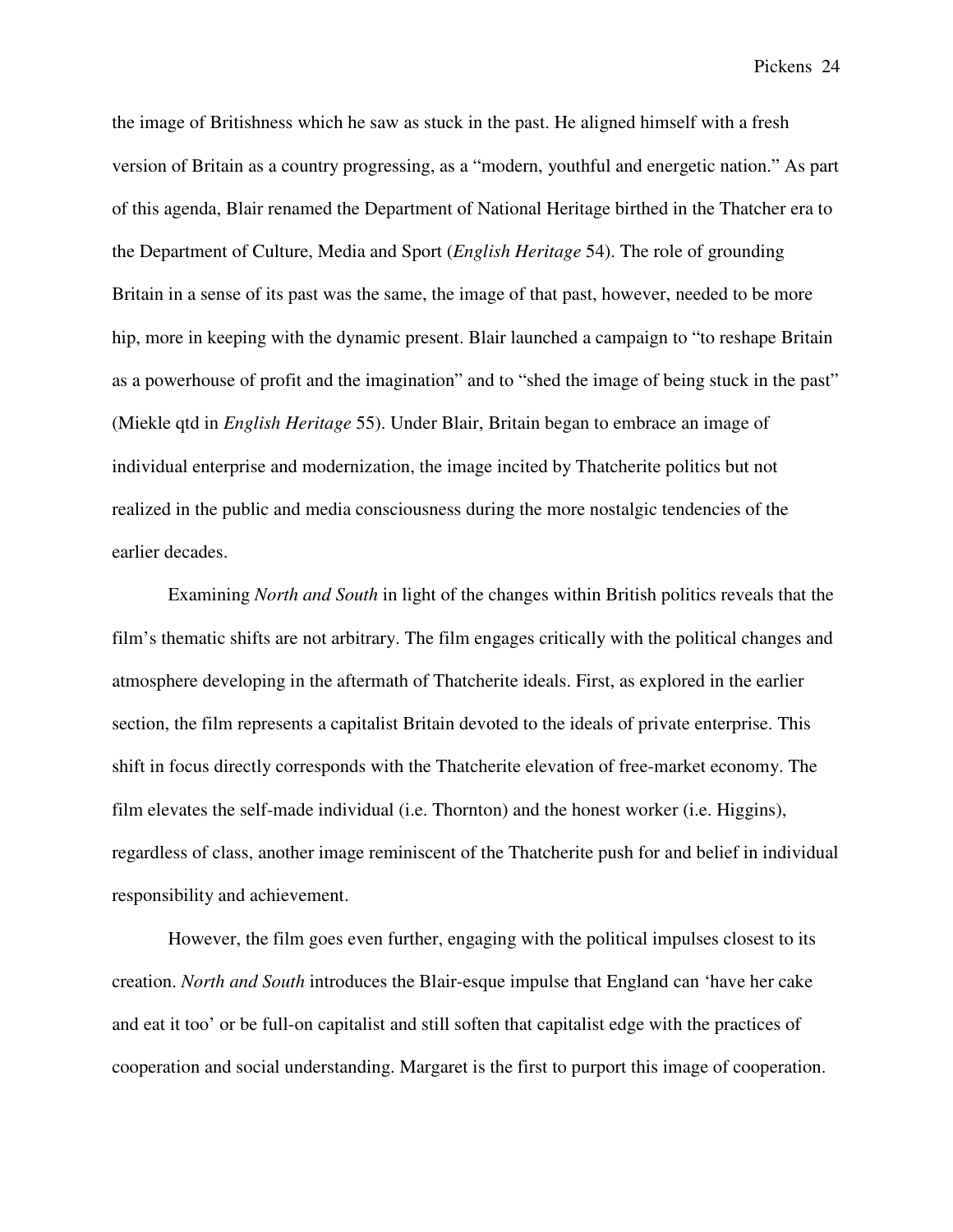She makes friends with Nicolas and his daughter Bessie. She listens intentionally to the plight of the mill strikers and uses her own limited resources to extend charity to suffering families. The "masters" of industry, Thornton's fellow manufacturers, confront Margaret with the hard rules of capitalism economics saying that she was only prolonging the strike by helping the impoverished workers. In response, Margaret passionately retorts with the compassionate, "is it a crime to give a dying baby food!?" She refuses to sacrifice human generosity and sympathy to the rules of industry. It is Margaret who challenges John Thornton to begin *listening* to the working people rather than pre-judging them. Yet, prejudice is on both sides, not only that of the rich. Margaret presents the same plea to Nicolas not to pre-judge Thornton based on assumptions regarding the masters of industry. While both men nearly fail the test, eventually Margaret's message of cooperation and mutual understanding triumphs. The challenge comes to a head when Higgins comes to Thornton looking for work after the mill strike ends. Higgins nearly refuses to go to Thornton, and Thornton *does* refuse Higgins work at first. Eventually, however, Higgins and Thornton both swallow their pride – Higgins by asking Thornton for work and Thornton by apologizing to Higgins for rude treatment. In order to do so, however, Thornton must visit Higgins' home, an action symbolizing the attempt to enter into and understand another person's position, another person's sphere. The scene takes place within Higgins' dark, one-room dwelling, a place Thornton would never have entered without the influence of Margaret and the final consideration of the fairness of his actions. One of the truly beautiful moments of the film comes when the two strong and highly opinionated men shake hands. The shot focuses in on the two gripped hands, cutting the view of their clothing and setting. The shot emphasizes the mens' equality and mutual strength by separating their hands from the material circumstances and social images which had divided them.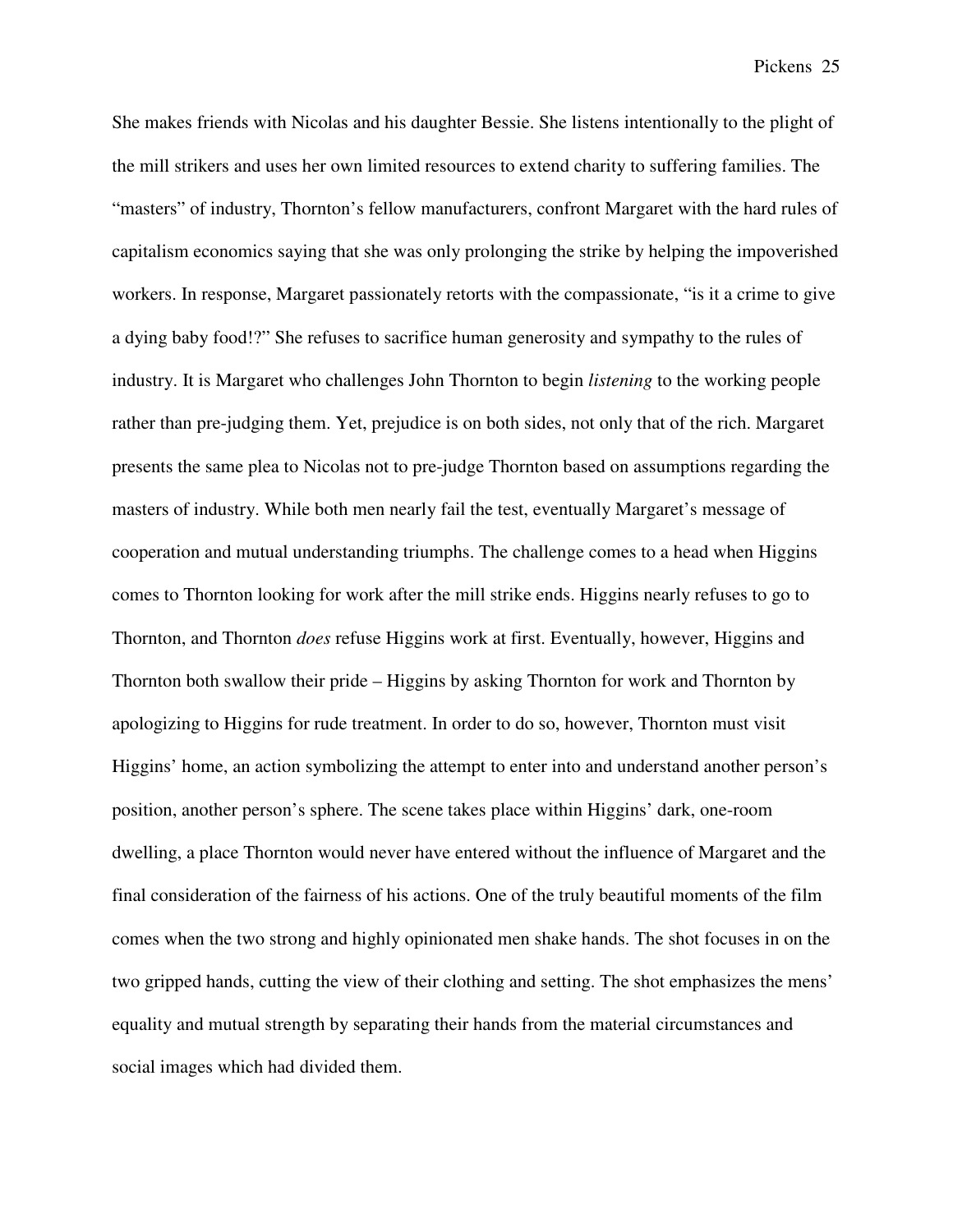Thornton and Higgins continue to develop a model of dialogue and cooperation. When confronted with the reality of underfed workers, Thornton and Higgins conspire to purchase meat wholesale and provide meals for the workers for a cheaper price at a communal restaurant on the mill property. The scheme strikes the balance between individual interests and social interests, as Thornton realizes that workers with full stomachs are better workers. In a touching scene of camaraderie and understanding, Higgins invites a careworn Thornton into the makeshift restaurant; Thornton dines with his employees while Higgins chats with his employer like an old friend. The film seems to try to present the ideal balance between generosity, cooperation and the principles of profit and fair industry, the very balance which the New Labour Party of the millennium was trying to find and exercise. While visiting the elaborate celebration of new technologies at the World's Fair in London, Thornton himself issues the challenge to his Victorian society, and to the contemporary audience of the film: "Technologically we're the envy of the world. If only their was a mechanism to enable us all to live together, to take advantage of the great benefits that come from industry, but that will be for future generations." *North and South*, therefore, while set in the past, negotiates political concerns and attitudes of its contemporary context, namely the tension between the lingering influences of Thatcherism and the developments of the New Labour Party. Therefore, a close examination of the British heritage film *North and South* reveals that it does indeed function according to the two functions of Neo-Victorian memory, grounding British identity in the past and using that past to navigate contemporary concerns.

 Negotiation, however, is not without bias: *North and South*, presents a romanticized image of this 'new' image of British heritage. First, the romance plot which symbolizes the reconciliation between the two different British paradigms overshadows the political message.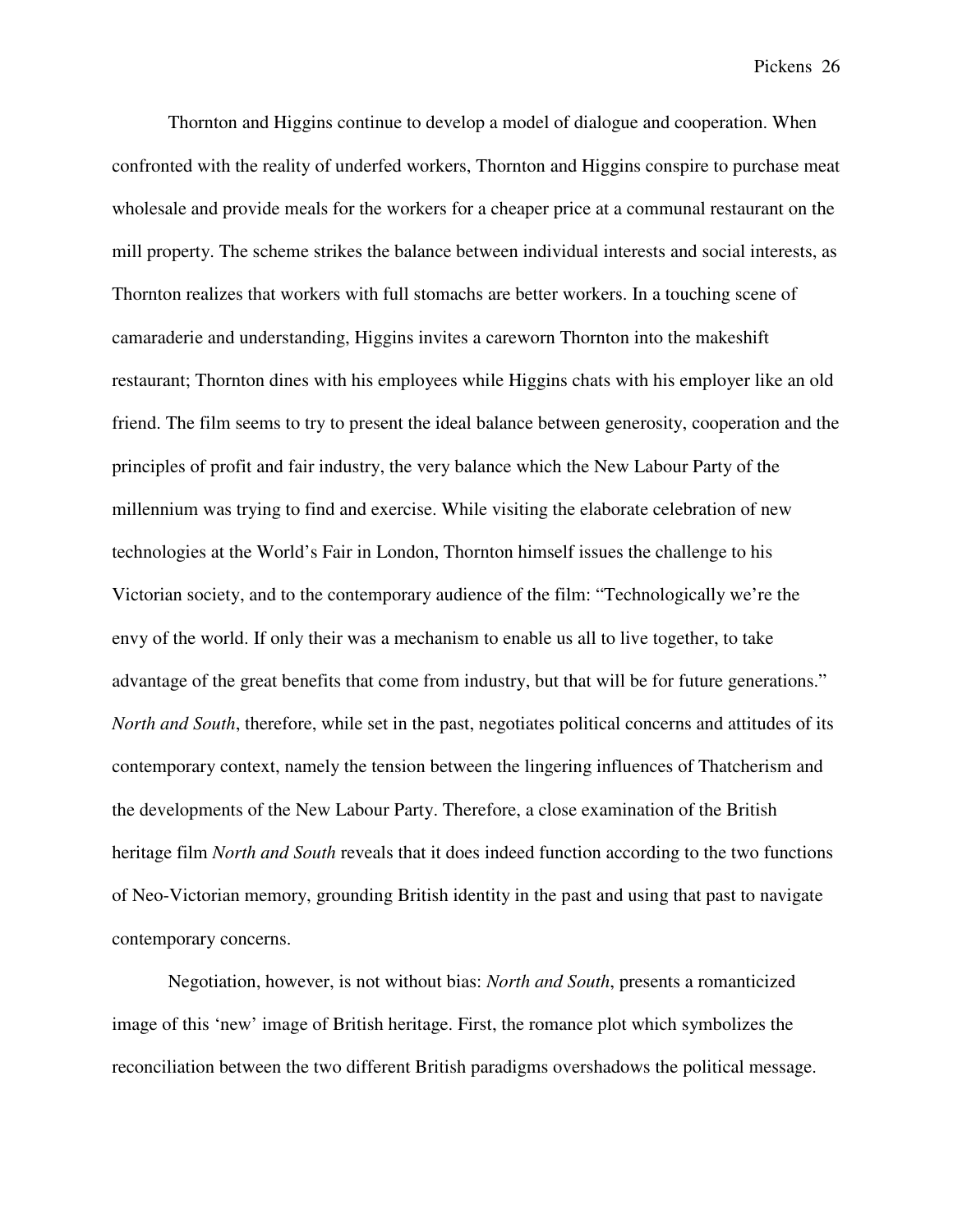There is no way around it; the film ends with a kiss, and, ultimately, that passionate kiss is the final 'take away' from the film. The viewer has little choice but to feel the 'warm fuzzies' wash over them and, consequently, over the entire film. Suddenly, Bessie's death because of horrific working conditions and the hard-edged attitude of Thornton's colleagues are forgotten in the final image of union, reconciliation, and love. The final shot of the film shows Margaret and John in a train car headed for Milton and, judging by their facial expressions and postures, a life of bliss. Margaret has committed her life and money to John and his manufacturing industry. She has become a 'believer' in the free enterprise of the industrious North. The general message of the film, while representing capitalism's potential horrors, aligns capitalism and raw industry with the narrative of social progress. It leaves the viewer believing in the John Thorntons and Nicolas Higginses of the world who live according to ruthless personal integrity and sacrifice for the well being of the weak. It is largely dependent on the interpretation of the viewer and/or the critic to determine whether the film functions as a rousing call to social cooperation and empathetic enterprise or whether the film romantically assuages social guilt regarding the harsh rules of competition and industry.

 This case study demonstrates the Neo-Victorian functions within a particular text. The changes manifest in *North and South* can be explained as manifestations of the Neo-Victorian dialogue between the past and the present. The filmmakers are responding to the Neo-Victorian spirit to use the Victorian past to make sense of our present, to emphasize the similarities rather than differences between the two "worlds." The film represents a moment of Victorian origins and within that moment grapples with questions of capitalist economics, social cooperation, and individual enterprise. Yet, the film presents a definite romantic image of that enterprise. While it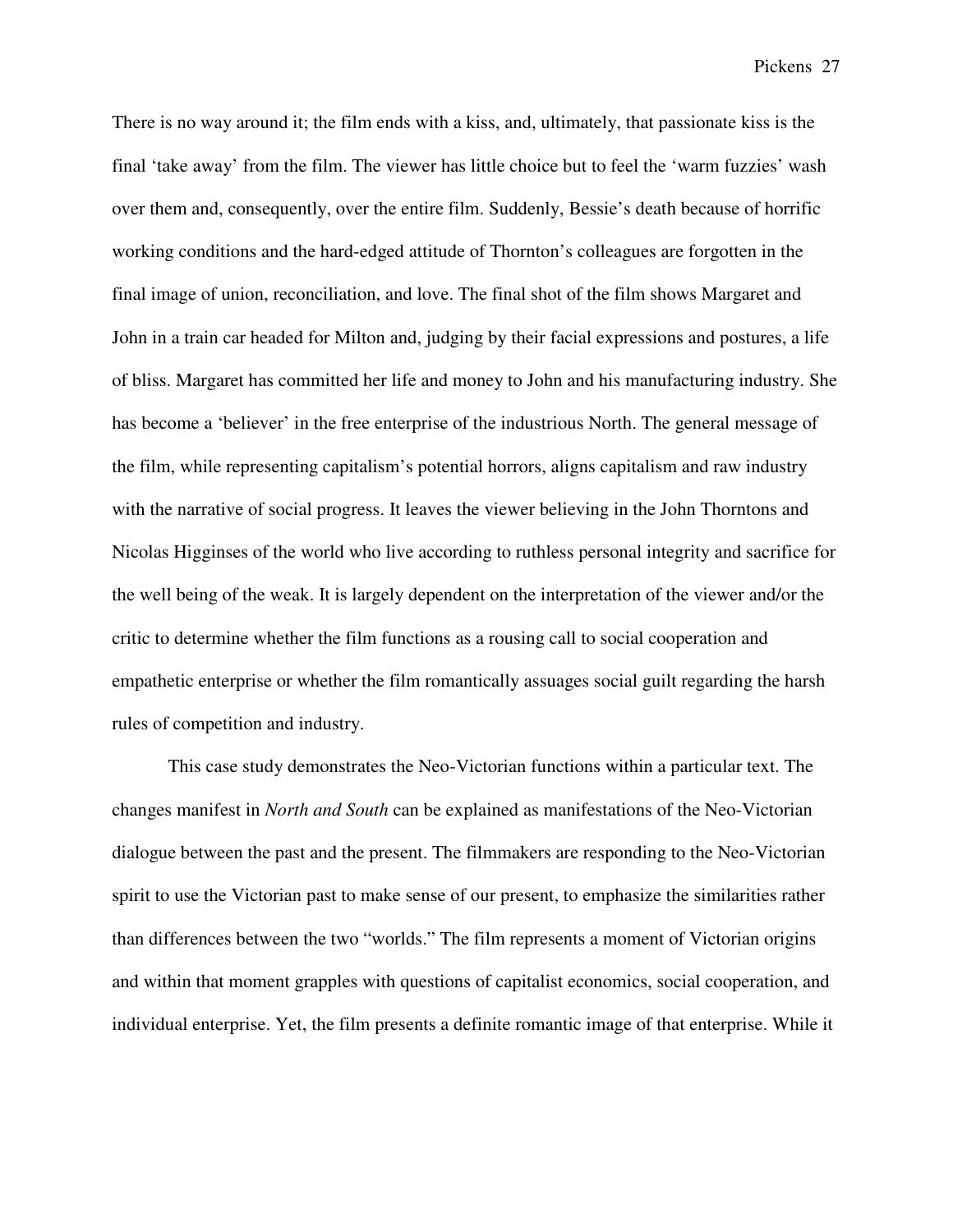shifts the gaze of the heritage film and faces present anxieties, the film's ending raises the question of whether the genre is caught in a rut of anti-critical discourse.

 Ultimately, the filmic space of *North and South* functions as a palimpsest, writing a modern narrative upon a Victorian one. As Llewellyn, the prominent Neo-Victorian critic writes: "The importance of the palimpsest lies not in the writing of new texts over old ones, but in the simultaneous existence of both narratives on the same page, occupying the same space, and speaking in odd, obscure, and different ways to one another" (170-171). The Neo-Victorian text is a space of mutual dialogue and (ex)change. The present inscribes new meaning and interpretation upon the narrative of history; the ghostly script of the nineteenth century mingles with the fresh ink of the twenty-first, offering a language and a space in which to engage with itself. Ultimately, this is exactly what is taking place within the visual 'pages' of *North and South*. The film writes back to its nineteenth century source, while making vital changes in order to engage with questions of identity and political vision for a developing twenty-first century Britain. The Neo-Victorian palimpsestic texts are all around us, forging new conversations with old words and revitalizing aged stories with fresh perspectives. Listen. Through these Neo-Victorian mouthpieces, the Victorians call to us – like John Thornton to his absconding lover – "look back at me."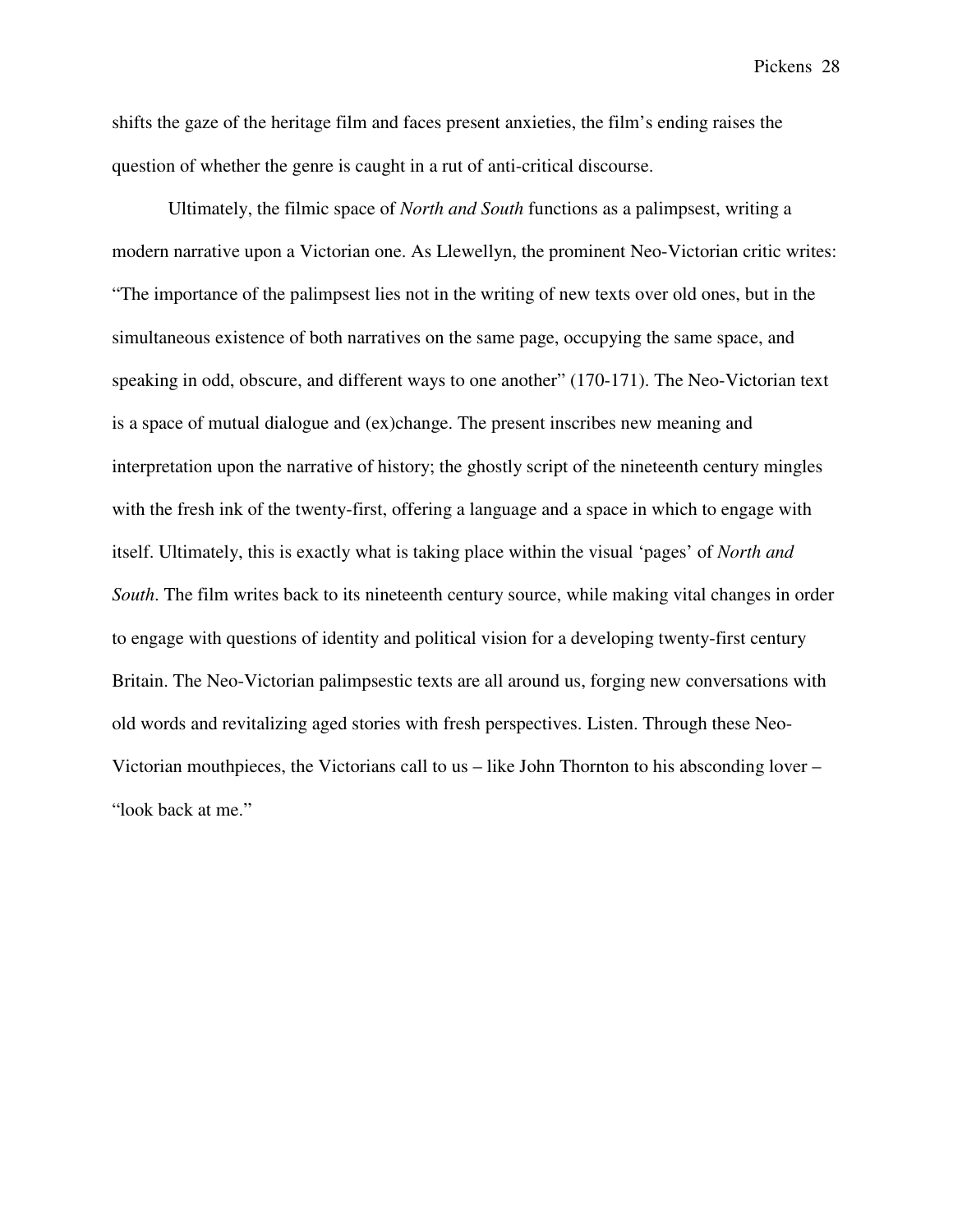#### Works Cited

- Armitage, Richard. "Specially Recorded Interview with Richard Armitage." *North and South*. Dir. Brian Percival. BBC Video, 2004. DVD.
- Booth, Alan. *The British Economy in the Twentieth Century*. New York, NY: Palgrave, 2001. Print.
- Bowler, Alexia L, and Jessica Cox. "Introduction to Adapting the Nineteenth Century: Revisiting, Revising and Rewriting the Past." *Neo-Victorian Studies* 2.2 (2009/2010): 1- 17. Web. 2 Dec. 2010.
- Collette, Christine, and Keith Laybourn. *Modern Britain since 1979: A Reader*. London: I.B. Tauris, 2003. Print.
- DeGroot, Jerome. "Historican Tevelvision: Classic Serial, Costume Drama and Comedy." *Consuming History: Historians and Heritage in Contemporary Popular Culture*. London: Routledge, 2009. 184-207. Print.
- Gutleben, Christian. *Nostalgic Postmodernism: the Victorian Tradition and the Contemporary British Novel*. Amsterdam: Rodolphi, 2001. Print.
- Hadley, Louisa. *Neo-Victorian Fiction and Historical Narrative: the Victorians and Us*. Houndmills, Basingstoke, Hampshire: Palgrave Macmillan, 2010. Print.
- Heilmann, Ann, and Mark Llewellyn. *Neo-Victorianism: the Victorians in the Twenty-first Century, 1999-2009*. Basingstoke: Palgrave Macmillan, 2010. Print.
- Higson, Andrew. "A Green and Pleasant Land: Rural Spaces and British Cinema."*Representing the Rural: Space, Place, and Identity in Films About the Land*. Ed. Catherine Fowler and Gillian Helfield. Detroit: Wayne State UP, 2006. 240-58. Print.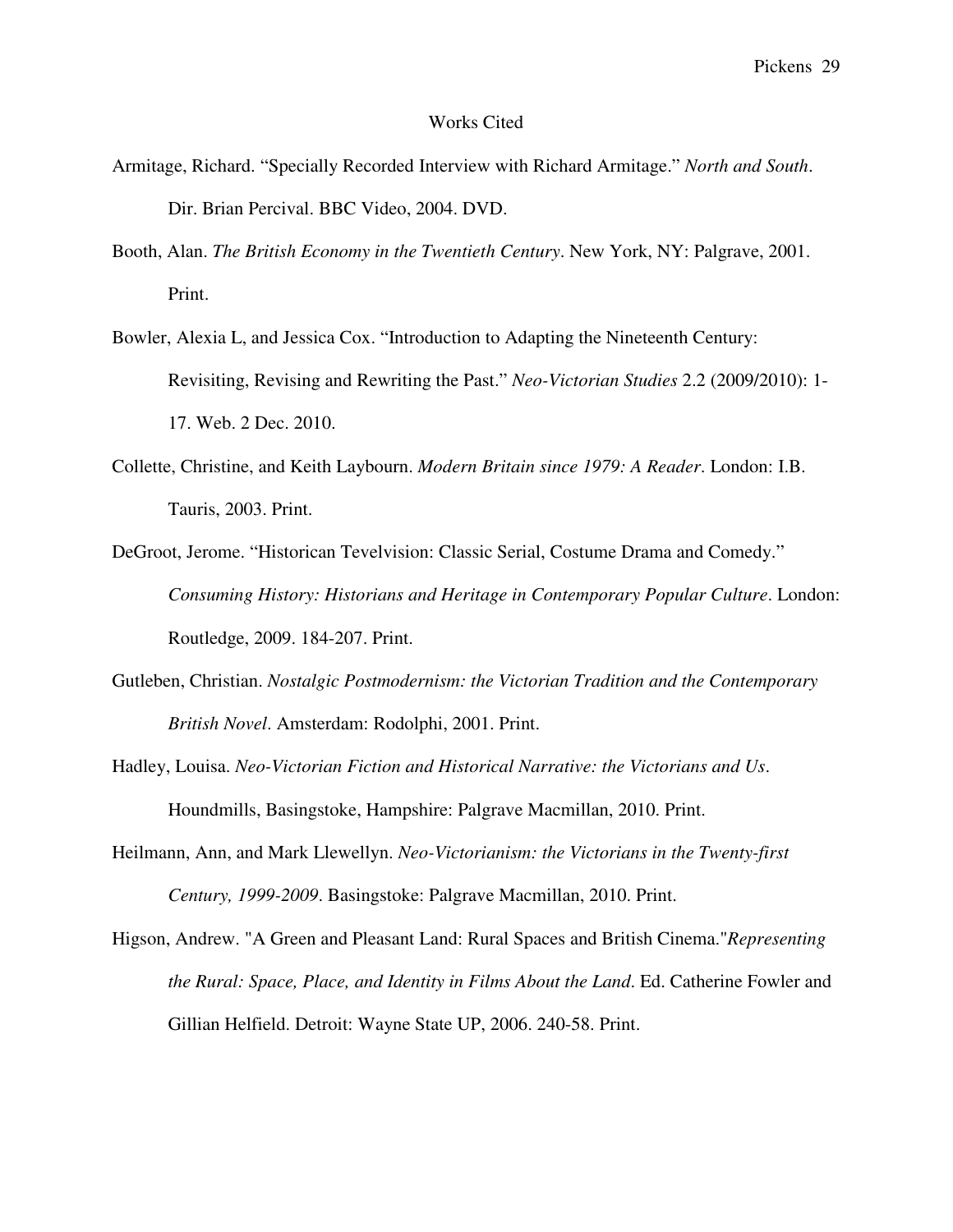- ---. *English Heritage, English Cinema: Costume Drama Since 1980*. Oxford: Oxford UP, 2003. Print.
- ---. "Re-presenting the National Past: Nostalgia and Pastiche in the Heritage Film." *Fires Were Started: British Cinema and Thatcherism*. Ed. Lester D. Friedman. 2nd ed. Minneapolis: U of Minnesota P, 1993. 91-109. Print.
- Jameson, Frederic. "Postmodernism and Consumer Society." *The Norton Anthology of Theory and Criticism*. Ed. Vincent B. Leich. 2nd ed. New York: W.W. Norton, 2010. 1846-1860. Print.
- Joyce, Simon. *The Victorians in the Rearview Mirror*. Athens: Ohio UP, 2007. Print.
- Kucich, John, and Dianne F Sadoff. "Histories of the Present." Introduction. *Victorian Afterlife: Postmodern Culture Rewrites the Nineteenth Century*. Minneapolis: U of Minnesota P, 2000. Ix-xxx. Print.
- Kohlke, Marie-Luise. "Introduction: Speculations in and on the Neo-Victorian Encounter." *Neo-Victorian Studies* 1.1 (2008): 1-18. Web. 2 Dec. 2010.
- Llewellyn, Mark. "What Is Neo-Victorian Studies?." *Neo-Victorian Studies* 1.1 (2008): 164-185. Web. 2 Dec. 2010.
- McFarlane, Bryan. "Reading Film and Literature." *The Cambridge Companion to Literature on Screen*. Ed. Deborah Cartmell and Imedla Whelehan. Cambridge: Cambridge UP, 2007. 15-28. Print.
- Mitchell, Kate. *History and Cultural Memory in Neo-Victorian Fiction: Victorian Afterimages*. New York: Palgrave Pacmillan, 2010. Print.
- *North and South*. Screenplay by Sandy Welch. Prod. Kate Bartlett. Dir. Brian Percival. Perf. Daniela Denby-Ashe and Richard Armitage. BBC Video, 2004. DVD.